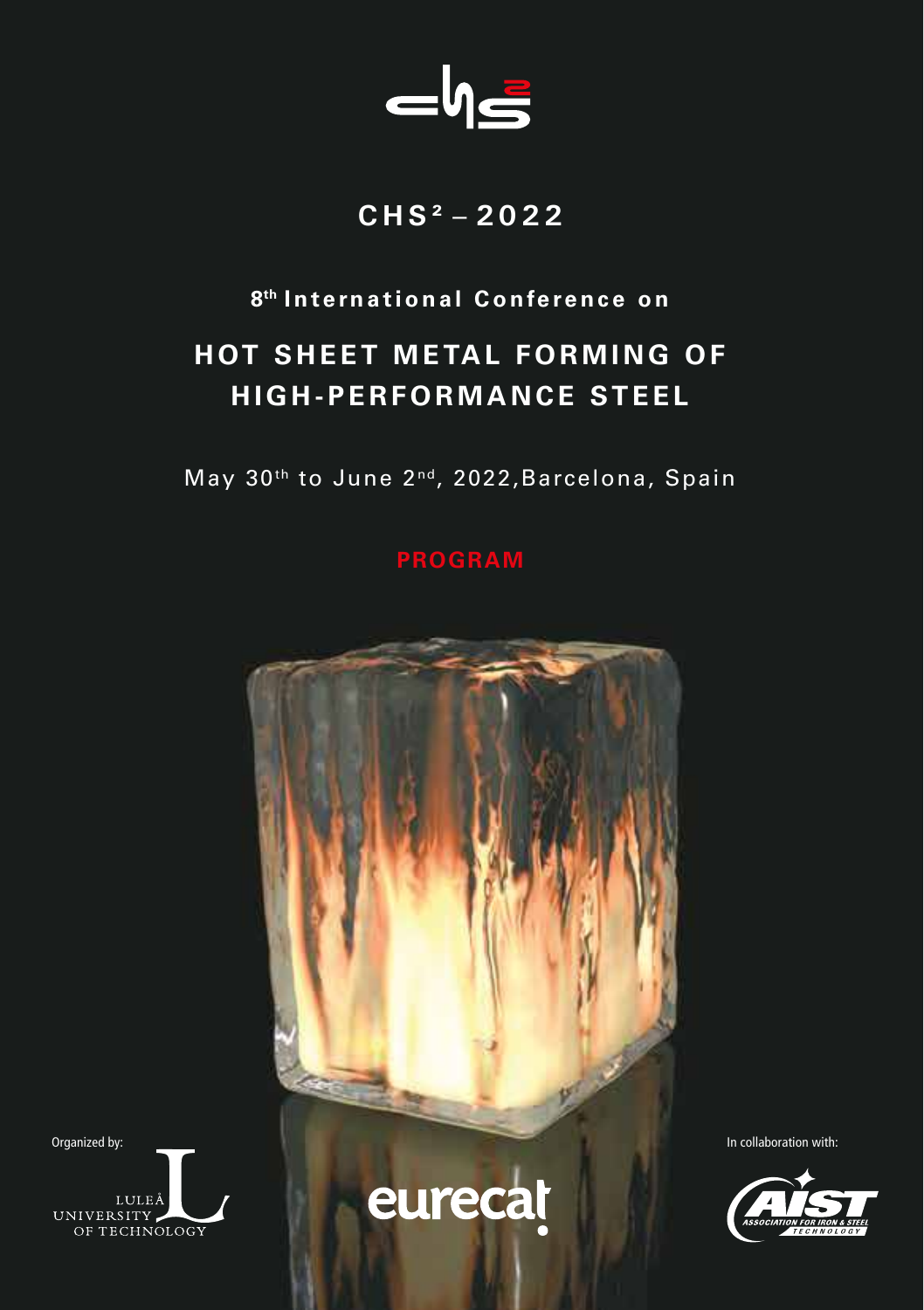# TOWARDS SUSTAINABLE, VERSATILE, **REI IARI E AND FFFICIENT HOT FORMING OF HIGH PERFORMANCE MATERIALS FOR EMERGING INDUSTRIAL CHALLENGES**

The interest in thermo-mechanical forming processes of high-performance steel, and high-performance materials in general, has grown significantly in the recent years. The automotive sector has been the main actor driving this development, pushed by the constant demands on passenger's safety and environmental regulations. Press hardening of boron steels is now a mature technology, deployed all around the world. It showed to be unbeatable for forming complex shape parts and easy forming of high strength materials with reduced spring-back. It also allows producing parts with tailored properties under accurate process monitoring. These benefits offer great flexibility and opens up possibilities to implement new materials in new industrial applications.

The lightweight demands that triggered the development of press hardening are still valid, but new industrial challenges are also emerging that requires sustainable, versatile, reliable and efficient forming processes. **Sustainability:** New trends in ecodesign stimulate the application of materials with high mechanical and also environmental performance. This brings recyclability and life cycle assessment as necessary conditions for part design.

**Process versatility:** many materials for lightweighting can be transformed, as steels, stainless steels, light alloys (Al, Mg, Ti) and even multi-material solutions can be approached, such as metal sheets and CFRP patches. **Process reliability and efficiency:** With the rise of I4.0 concept and its associated technologies, new research lines focusing on manufacturing optimization towards the zero-defect paradigm have gained attention. Artificial Intelligence and Machine Learning based solutions are reaching the maturity level for exploiting the large streams of production data generated thanks to the in-line sensors, workers feedback, reports, quality control, etc. Press hardening can benefit from I4.0 data analytics through customized solutions, which offers many possibilities to improve process efficiency and stability:

Press hardening and related thermomechanical processes represent technologies with outstanding potential to meet such emerging industrial challenges and it is ready to expand to new markets (as heavy duty and industrial vehicles, aerospace, etc), new applications (new needs from e-mobility) and new materials (stainless steels, light alloys, CFRP, hybrid materials….). Research and Development both on academic as well as on indus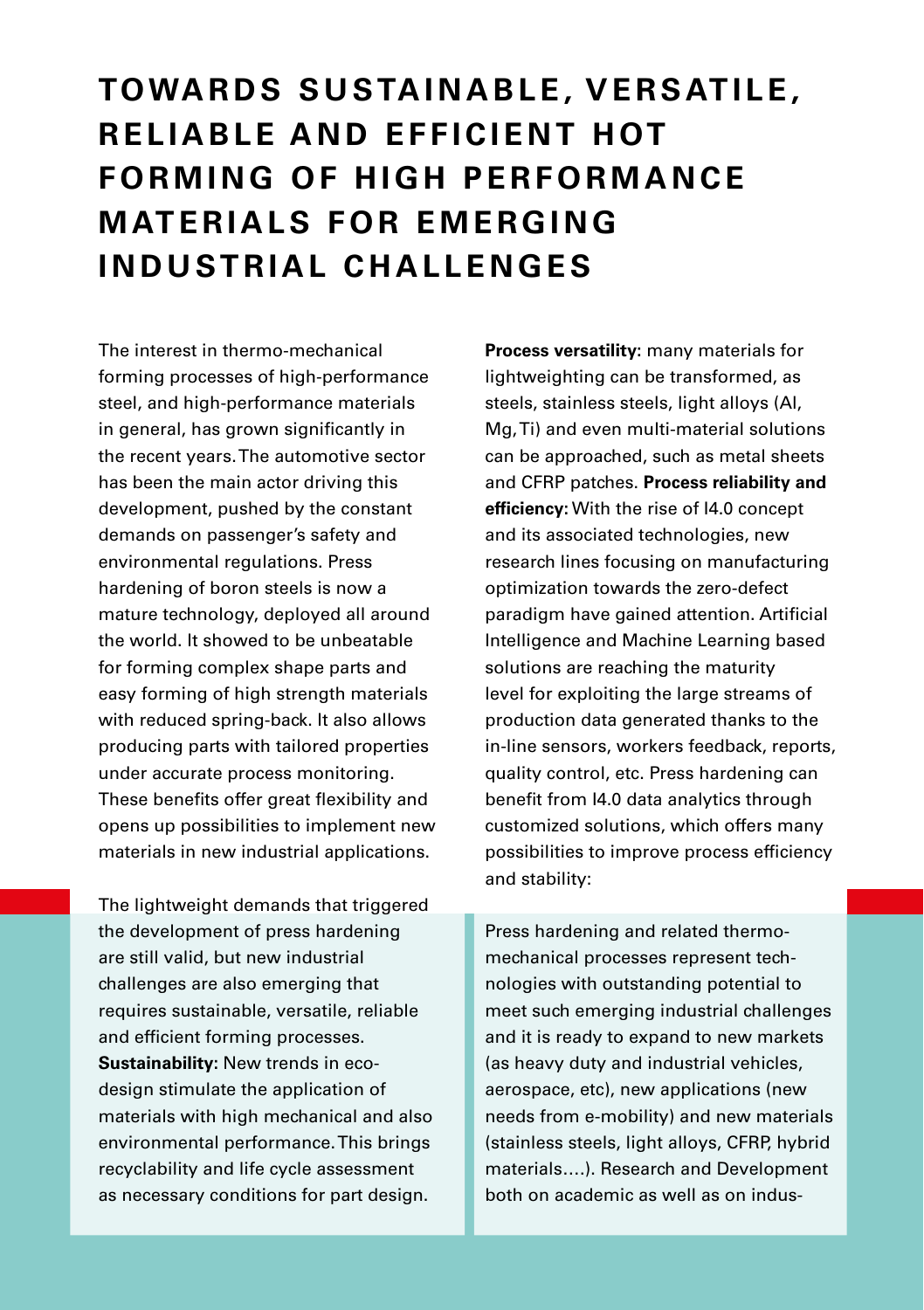trial level is one of the most important prerequisites for continuous innovation in hot forming of high performance materials and open new scenarios to exploit their lightweight potential. The  ${\sf CHS^2}$  conferences series established a worldwide unique competence network to discuss about hot forming technologies and to boost their application to other markets or materials. The conferences have been held in both Europe and North-America with the aim to meet future challenges in materials utilization by the promotion of hot sheet metal forming technologies.

### **C O N F E R E N C E S E R I E S AND SCOPE**

The biannual CHS<sup>2</sup> conference series has after seven very successful conferences since 2008 grown into the leading platform for scientific exchange in hot forming technologies. The first conference was held in 2008 in Kassel (Germany) and up to the 7<sup>th</sup> edition in 2019 in Luleå (Sweden) new topics and interests steadily increased and settle down in every conference edition. In the 7<sup>th</sup> edition the industrial community brought their recent developments in new materials, new sheet coatings, joining technologies and process monitoring. In addition, more fundamental works dealing with process modelling, fatigue and fracture and physical metallurgy were presented by the academia to strength the basis for future industrial developments.

The  $8<sup>th</sup>$  CHS<sup>2</sup> edition will be held in Barcelona (Spain) and aims to keep pushing the innovation trends in hot sheet metal forming technologies. Apart from the Mediterranean Sea breeze and warm hospitality of the city, the industrial area around Barcelona is one of the most active in press hardening technologies in the South of Europe. Many relevant actors in press hardening (carmakers, part makers, tool makers, etc.) have their production and R&D facilities in this area, with the research support of academia.

The year 2020 has been a long break without presential meetings. We all need to restart the networking activities we do every 2 years in the CHS<sup>2</sup> conference series. Consequently, we invite the specialists from all over the world to the 8th International Conference on Hot Sheet Metal Forming of High-Performance Steel CHS2 2022. This will be the opportunity to continue with the knowledge exchange and to benefit from each other's experience and expertise, under the warm environment of Barcelona and the Mediterranean Sea shore. The conference will be organized by Eurecat, the Technology Centre of Catalonia, together with the Luleå University of Technology.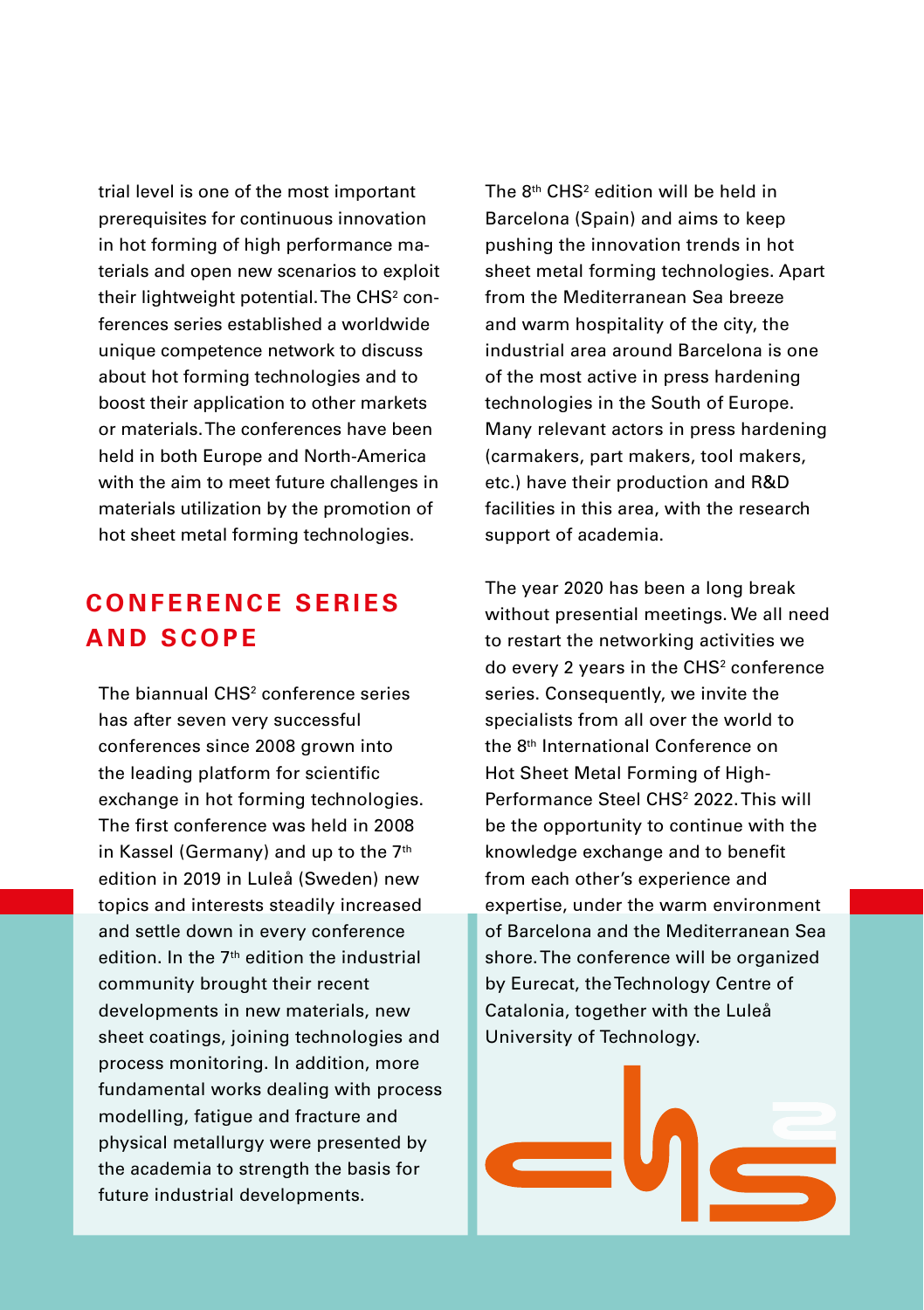## **SCIENTIFIC ADVISORY BOARD**

**- Prof. Marta-Lena Antti**  Luleå University of Technology, SWE **- Prof. Daniel Berglund** Luleå University of Technology, SWE / Swerea Sicomp, SWE **- Prof. Francisca G. Caballero** Centro Nacional de Investigaciones Metalúrgicas – Consejo Superior de Investigaciones Científicas (CSIC), ESP **- Prof. José M. Cabrera**  Universitat Politècnica de Catalunya – BarcelonaTech (UPC), ESP **- Prof. Daniel Casellas** Eurecat, Technology Centre of Catalonia, ESP / Luleå University of Technology, SWE **- Dr. James R. Fekete** Novelis Aluminum, USA **- Prof. Lander Galdós** Mondragon University, ESP **- Prof. Jens Hardell** Luleå University of Technology, SWE **- Prof. Pentti Karjalainen** Oulu University, FIN **- Prof. Jianguo Lin** Imperial College, UK **- Prof. Lars-Erik Lindgren** Luleå University of Technology, SWE **- Prof. Hans-Juergen Maier** University of Hanover, GER **- Prof. Marion Merklein** Friedrich-Alexander University of Erlangen-Nuremberg, GER **- Prof. Mats Oldenburg** Luleå University of Technology, SWE **- Prof. Braham Prakash** Luleå University of Technology, SWE **- Prof. M. Dolors Riera**  Universitat Politècnica de Catalunya – BarcelonaTech (UPC), ESP **- Prof. Takehide Senuma** Okayama University, JP **- Prof. John R. Speer** Colorado School of Mines, USA **- Prof. Pär Jonsén** Luleå University of Technology, SWE **- Prof. Farnoosh Forouzan** Luleå University of Technology, SWE **- Dr. Ursula Weidig** University of Kassel, GER **- Prof. Michael Worswick** Waterloo University, CAN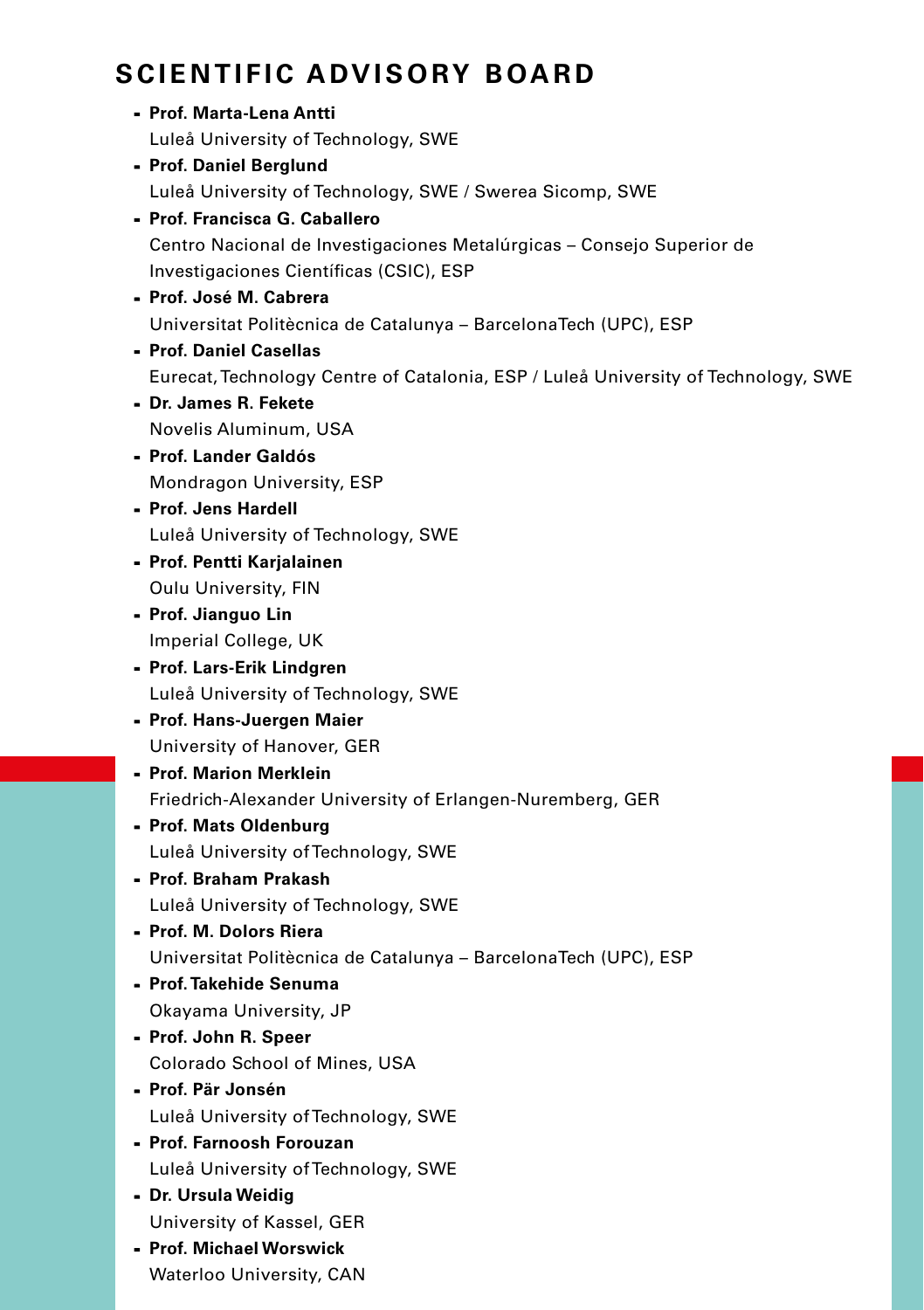## **CONFERENCE SECRETARY**

#### **ABSTRACT AND PAPER SUBMISSION**

#### **Hans Åhlin**

Luleå University of Technology University Area, Porsön SE-971 87 Luleå Sweden

Tel.: + 46 (0)920 491390 Email: info@chs2.eu

**Updated information can be found on the conference homepage www.chs2.eu**

#### **ORGANIZATIONAL TASKS**

#### **Ms Ana Vázquez**

Eurecat, Technology Centre of Catalonia Bilbao, 72 Building A 08005 Barcelona Spain

Tel.: + 34 932 381 400 Email: chs2@eurecat.org

#### **ORGANIZED BY**

eurecat

Eurecat, Technology Centre of Catalonia Barcelona, Spain



Luleå University of Technology, Luleå, Sweden

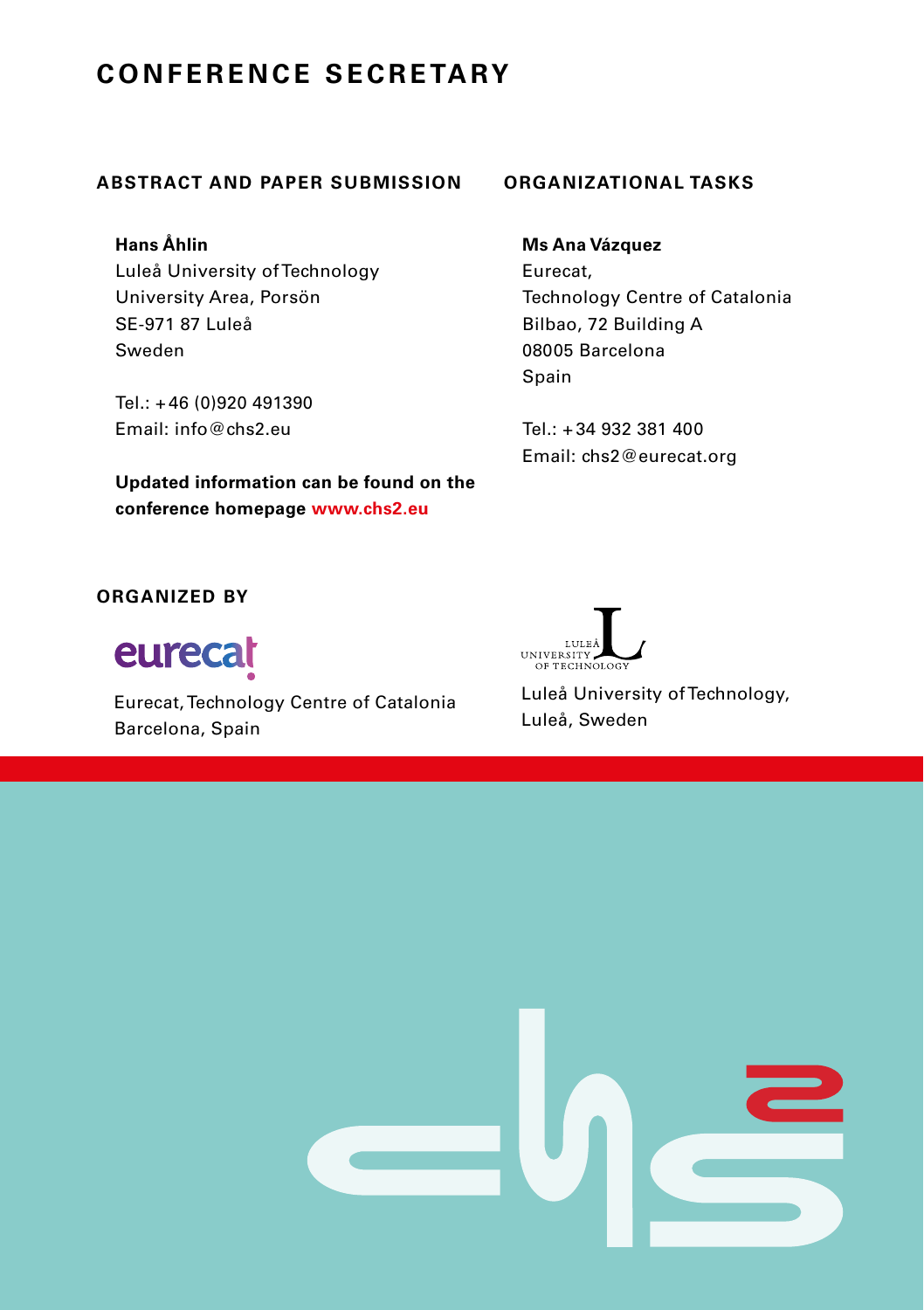## **REGISTRATION**

The Registration for the 8th International Conference on Hot Sheet Metal Forming of High-Performance Steel – CHS2 2022 is open now!

Online-registration: **www.chs2.eu**

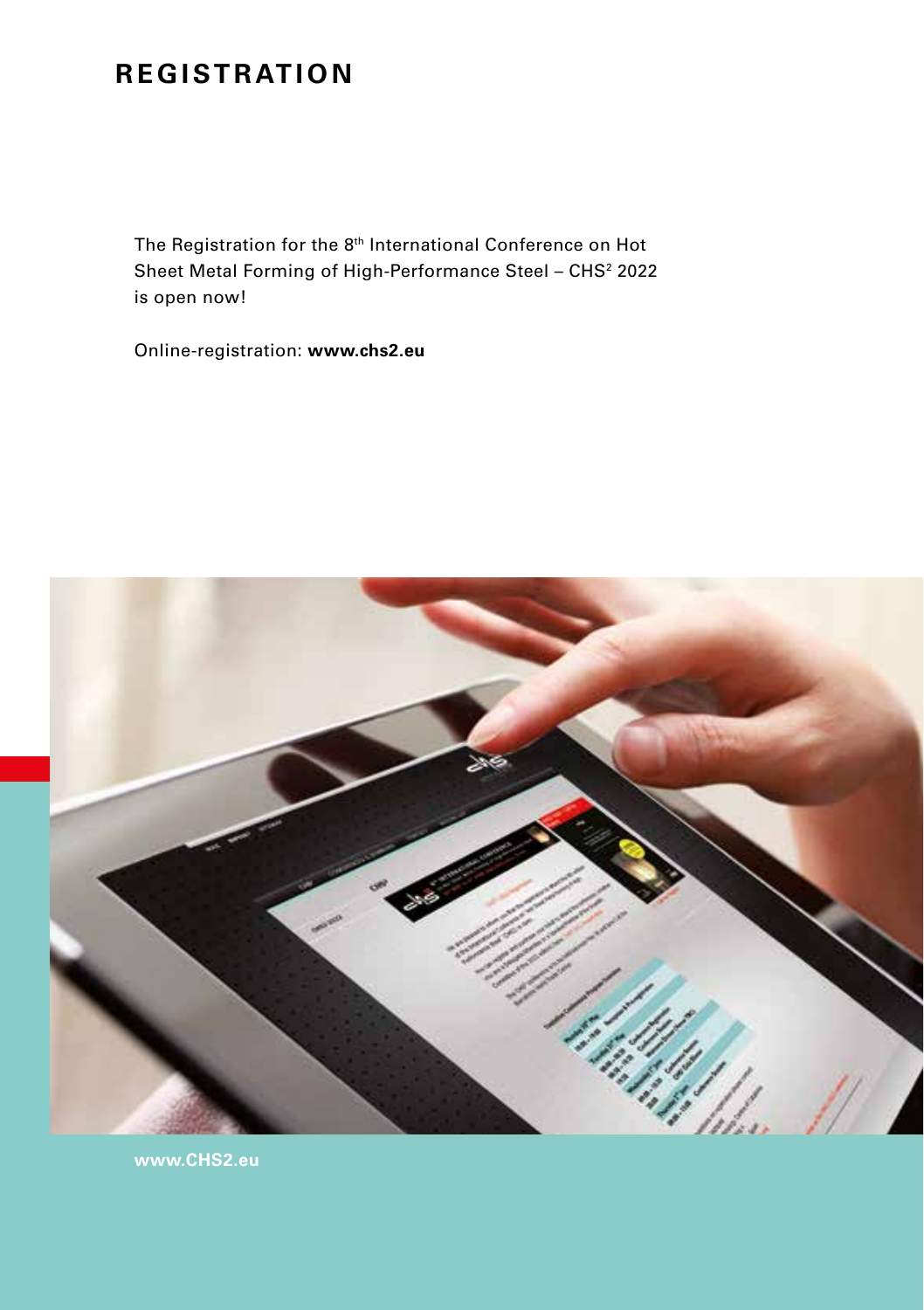## **COOPERATION**

CHS² 2022 is organized by Eurecat, Technology Centre of Catalonia, Barcelona, Spain and Luleå University of Technology, Luleå , Sweden, in collaboration with the Association for Iron & Steel Technology (AIST), USA.



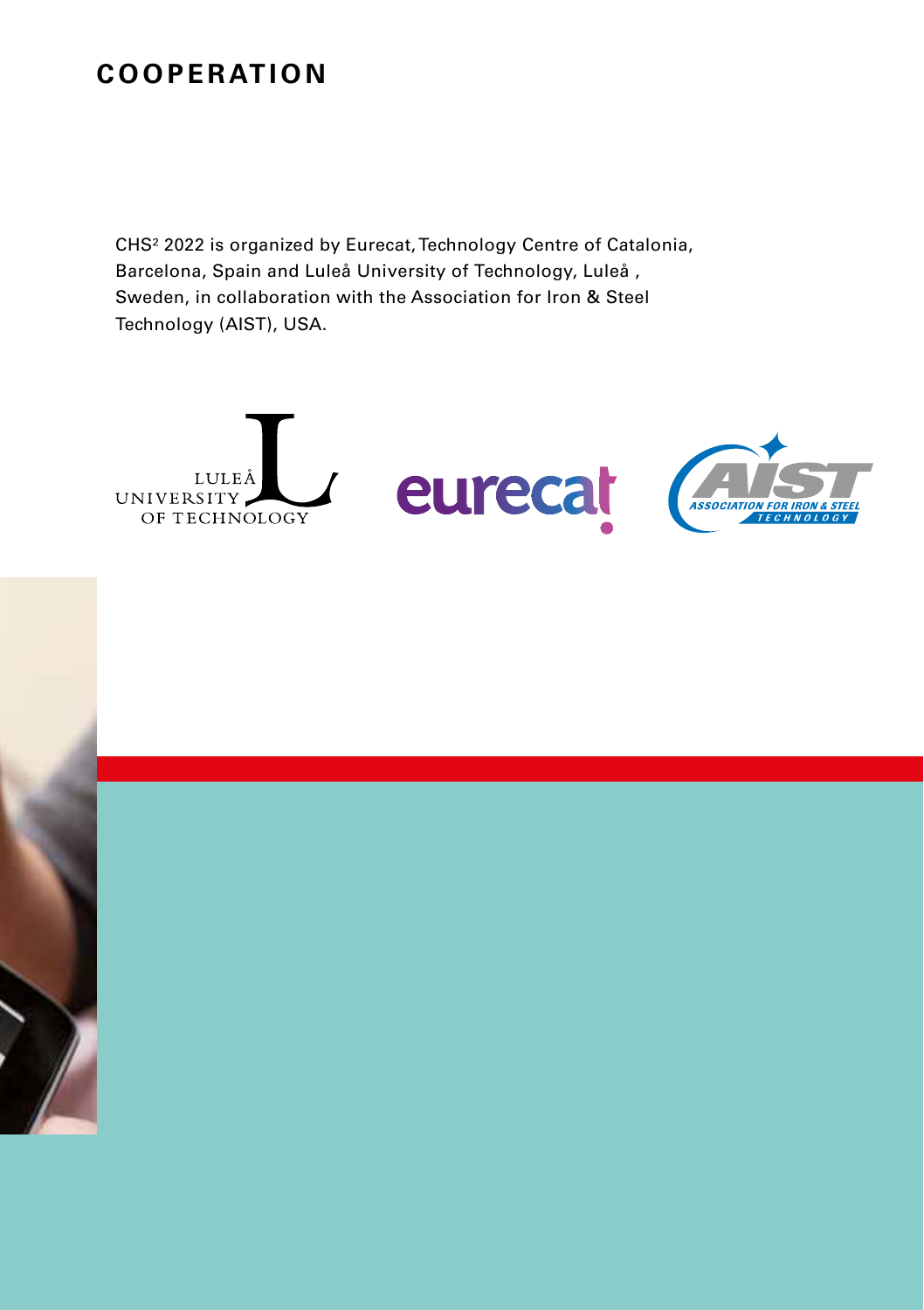### **VENUE 2022**

#### **Barcelona, Spain**

For the first time, the CHS² conference will be held in Barcelona, Spain, May 30th – June 2nd, 2022, at World Trade Center Barcelona.

## **WORLD TRADE CENTER Moll de Barcelona s/n. Barcelona. Spain. www.wtcbarcelona.com/en/**

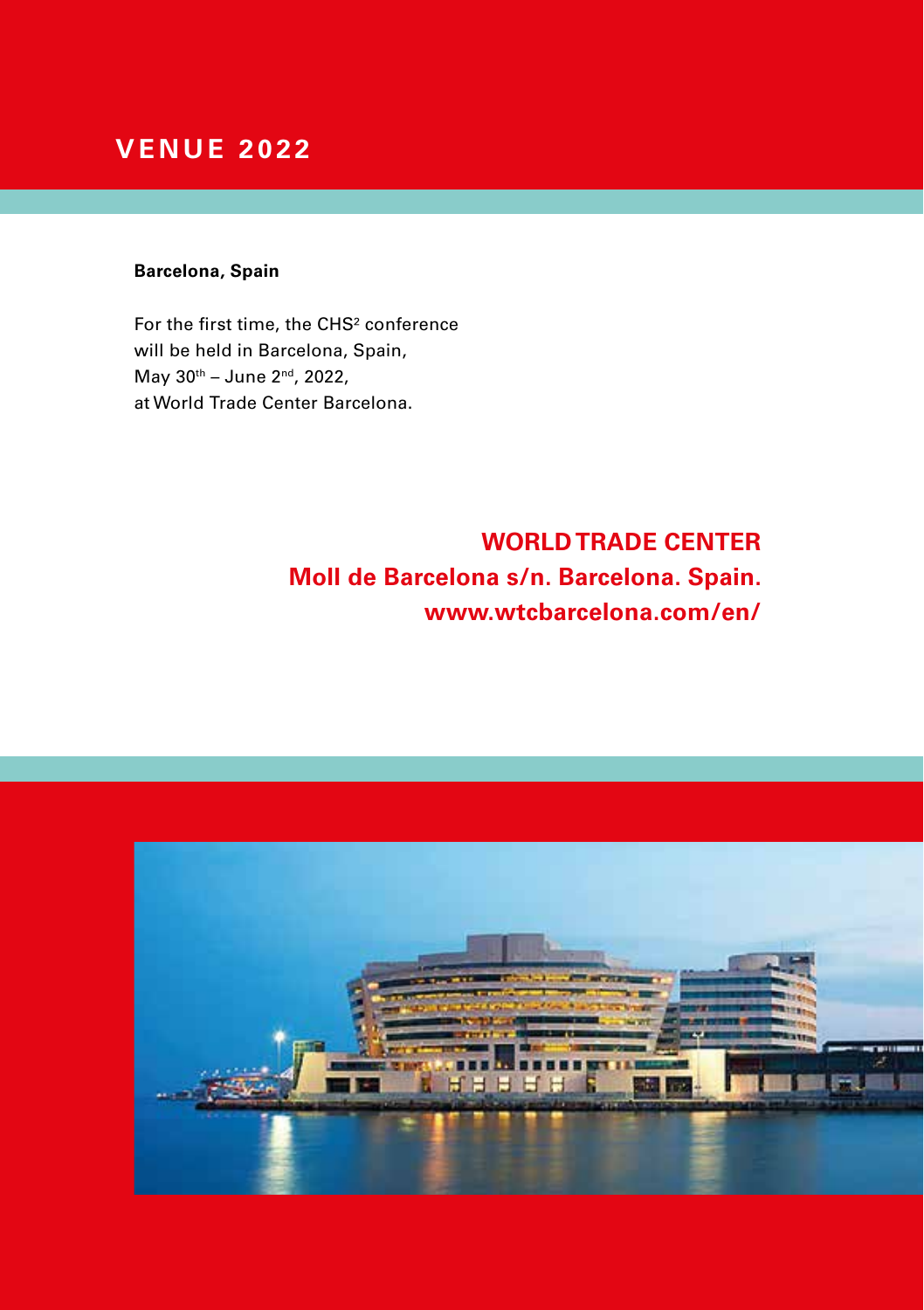### **PROGRAM OVERVIEW**

| Monday 30th May                             |                                                                                                                                              |  |
|---------------------------------------------|----------------------------------------------------------------------------------------------------------------------------------------------|--|
| $18:00 - 19:00$                             | <b>Reception and pre-registration</b>                                                                                                        |  |
| Tuesday 31th May                            |                                                                                                                                              |  |
| $08:00 - 08:30$<br>$08:30 - 18:15$<br>20:00 | <b>Conference Registration</b><br><b>Conference Sessions</b><br><b>Welcome Dinner at World Trade Center</b>                                  |  |
| <b>Wednesday 1st June</b>                   |                                                                                                                                              |  |
| $09:00 - 18:00$<br>18:50                    | <b>Conference Sessions</b><br><b>Gala Dinner</b><br>(Meeting point at the Eurostars Gran Marina Hotel.)<br>Bus departure at 19:00 to Alella) |  |
| Thursday 2 <sup>nd</sup> June               |                                                                                                                                              |  |
| $09:00 - 12:40$                             | <b>Conference Sessions and Closure</b>                                                                                                       |  |



**WTCB Business Complex, Barcelona, Spain**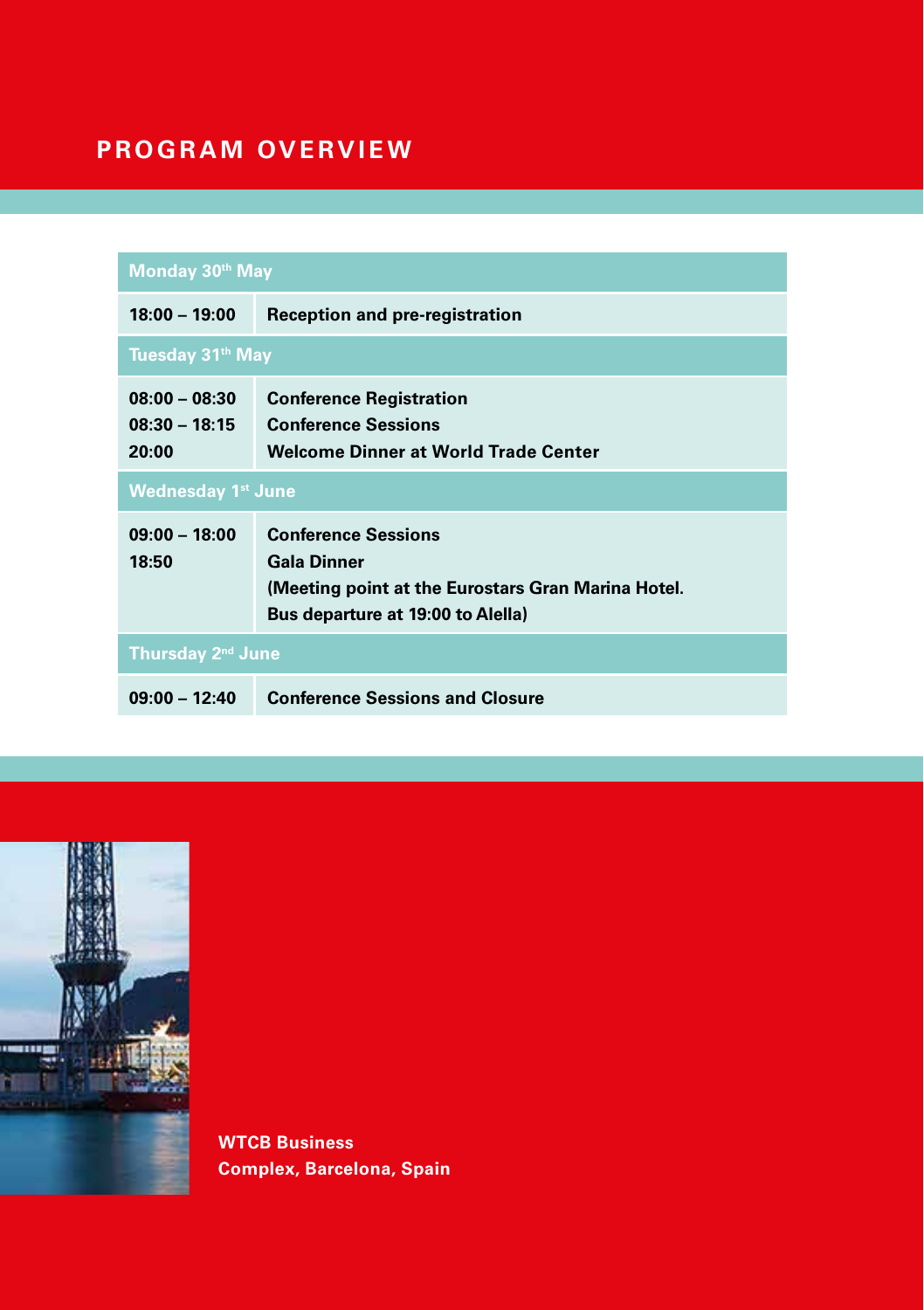| 08:00 | <b>Conference Registration</b>                                                                                                                                                                                                                                                       |                                                                                                                                                                                                                                                                         |
|-------|--------------------------------------------------------------------------------------------------------------------------------------------------------------------------------------------------------------------------------------------------------------------------------------|-------------------------------------------------------------------------------------------------------------------------------------------------------------------------------------------------------------------------------------------------------------------------|
| 08:30 | <b>Institutional Welcome</b><br>Mr. Xavier Aldeguer, General Director for Knowledge Transfer at the Department<br>of Research and Universities of the Government of Catalonia                                                                                                        |                                                                                                                                                                                                                                                                         |
| 08:40 | Opening<br>Prof. Mats Oldenburg, Luleå University of Technology; Prof. Jens Hardell, Luleå<br>University of Technology; Prof. Daniel Casellas, Eurecat and Luleå University of Technology                                                                                            |                                                                                                                                                                                                                                                                         |
| 09:00 | <b>Opening speech</b><br>At the tipping point of the next industrial revolution by Maria Persson-Gulda, CTO of H2<br>Green Steel                                                                                                                                                     |                                                                                                                                                                                                                                                                         |
|       | <b>Conference Room A</b><br>(Auditorim level -1)                                                                                                                                                                                                                                     | <b>Conference Room B</b><br>(1 <sup>st</sup> floor)                                                                                                                                                                                                                     |
| 09:20 | А1<br><b>Materials &amp; Metallurgy I</b><br><b>Chaired by: Pascal Drillet</b>                                                                                                                                                                                                       | <b>Modelling &amp; Simulation I</b><br><b>B1</b><br>Chaired by: Lucia G. Barbu                                                                                                                                                                                          |
| 09:20 | Microstructural evolution of the Al-Si<br>coating due to various heating rates<br>Siyu Wu, Matthew Bolan,<br>Constantin Chiriac, Cangji Shi,<br>Alexander Bardelcik<br>University of Guelph                                                                                          | <b>Thermo-metallurgical Modelling of Roller</b><br><b>Hearth Furnace for Hot Stamping</b><br>Boxuan Zhao, Constantin Chiriac,<br>Kyle Daun<br>University of Waterloo                                                                                                    |
| 09:40 | <b>Conversion treatment for aluminium-</b><br>silicon coatings with improved properties<br>for press hardening of flexibly rolled and<br>welded blanks<br>Friedrich Luther, Marc Debeaux,<br>Frank Beier, Kerstin Körner,<br>Alexander Tenié<br>Salzgitter Mannesmann Forschung GmbH | <b>Enhanced modelling of bainite formation</b><br>and resulting mechanical properties in hot<br>forming processes<br>Mats Oldenburg, Stefan Golling,<br>Greger Bergman, Stefan Marth<br>Luleå University of Technology                                                  |
| 10:00 | Aluminium and Silicon additions com-<br>bined with microstructural tailoring of<br><b>Press Hardened Steel</b><br>Vicente P. Aroca, Francisca G. Caballero,<br>Clément Philippot, Fabrice Germain,<br>Carlos Capdevila<br><b>CENIM-CSIC</b>                                          | Investigation and modeling of austenite<br>grain growth of conventional hot stamping<br>steel and its influence on microhardness<br>Alexander Horn, Marion Merklein<br>Institute of Manufacturing Technology -<br>Friedrich-Alexander Universität Erlangen-<br>Nürnberg |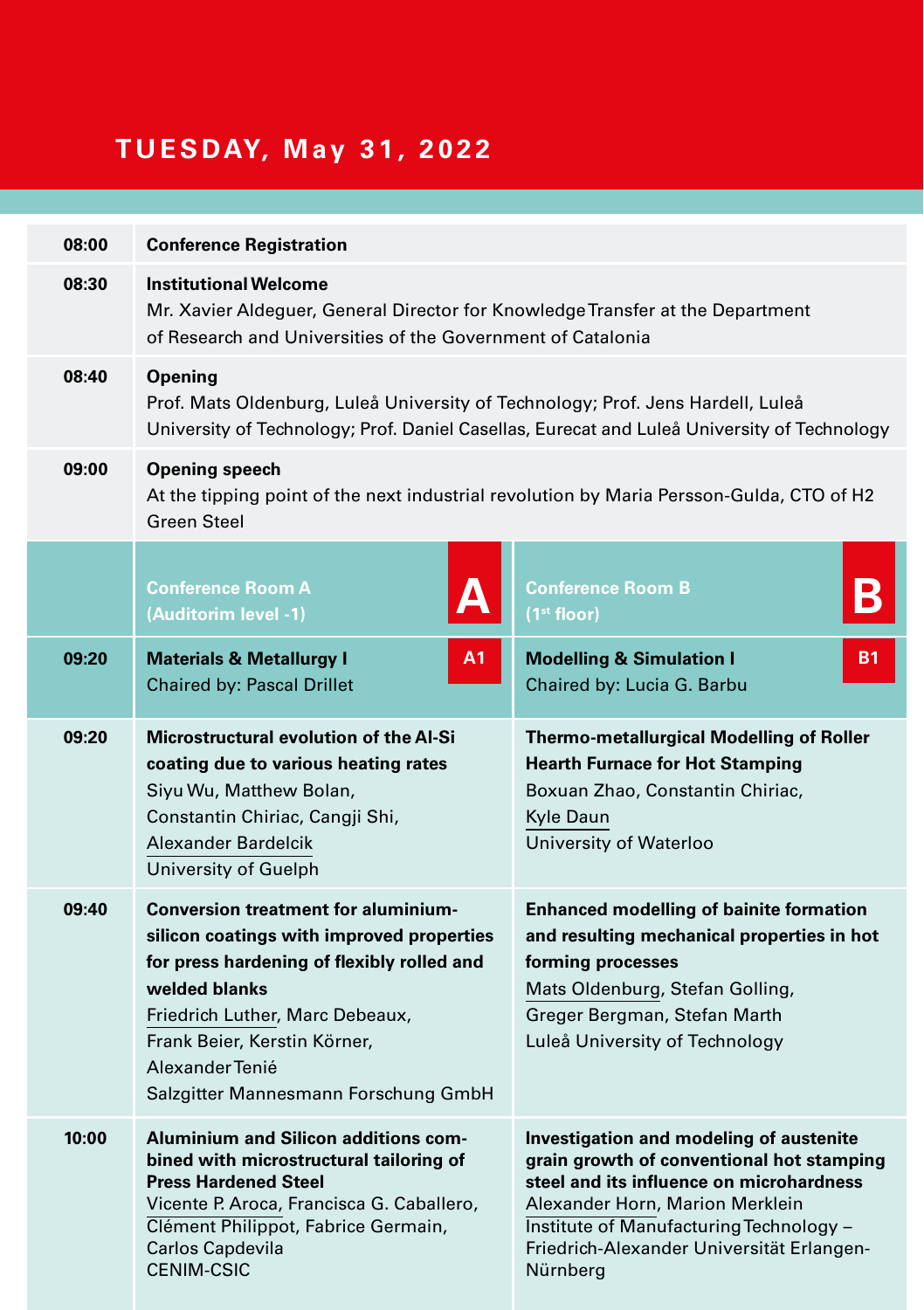

| 10:20 | Influence of forming temperature and<br>partitioning on properties of steels for<br>press-hardening<br>Katerïna Opatová, Hana Jirková,<br>Martina Holá, Štěpán Jeníček<br>University of West Bohemia - Regional<br>Technological Institute | <b>Characterizing the Heat Transfer Coefficient</b><br>in the Hot Stamping of Al-Si Coated 22MnB5<br><b>Steel</b><br>Arpan Singh, Kyle Daun, Clifford Butcher<br>University of Waterloo |
|-------|--------------------------------------------------------------------------------------------------------------------------------------------------------------------------------------------------------------------------------------------|-----------------------------------------------------------------------------------------------------------------------------------------------------------------------------------------|
| 10:40 | <b>Coffee Break</b>                                                                                                                                                                                                                        |                                                                                                                                                                                         |

|       | <b>Conference Room A</b><br>(Auditorim level -1)                                                                                                                                                                                                                                                                                           | <b>Conference Room B</b><br>(1 <sup>st</sup> floor)                                                                                                                                                                                                                               |
|-------|--------------------------------------------------------------------------------------------------------------------------------------------------------------------------------------------------------------------------------------------------------------------------------------------------------------------------------------------|-----------------------------------------------------------------------------------------------------------------------------------------------------------------------------------------------------------------------------------------------------------------------------------|
| 11:20 | A2<br><b>Modelling &amp; Simulation II</b><br><b>Chaired by: Mike Worswick</b>                                                                                                                                                                                                                                                             | <b>B2</b><br><b>Failure Mechanism</b><br><b>Chaired by: Josef Faderl</b>                                                                                                                                                                                                          |
| 11:20 | <b>Evaluation of main influencing</b><br>parameters on the distortion of press<br>hardened components with tailored<br>properties based on statistical methods<br>Matthias Nestler, Rico Haase,<br>André Albert, Martin Boesler,<br>Stefan Polster, Verena Kräusel<br>Fraunhofer Institute for Machine Tools<br>and Forming Technology IWU | Development of biaxial tests for forming and<br>fracture limit characterization of boron steel<br>in hot stamping and hardened conditions<br>Gustaf Gustafsson, Henrik Kohkoinen<br>Gestamp Hardtech, R&D BiW                                                                     |
| 11:40 | 2000 PHS Press Hardening Steel mechani-<br>cal characterization and virtual simulation<br>of automotive crash applications.<br>Matteo Ferrea, Daniele De Caro,<br>Erik Baldoin, Michele Maria Tedesco,<br>Bernardo Barile<br>Centro Ricerche FIAT (FCA)                                                                                    | Influence of laser tempering on fracture<br>toughness of press hardened steels-<br>correlation with components crash<br>perfomance<br>David Frómeta, Sergi Parareda,<br>Jaume Pujante, David Corón,<br>Laura Galceran, Daniel Casellas<br>Eurecat, Centre Tecnològic de Catalunya |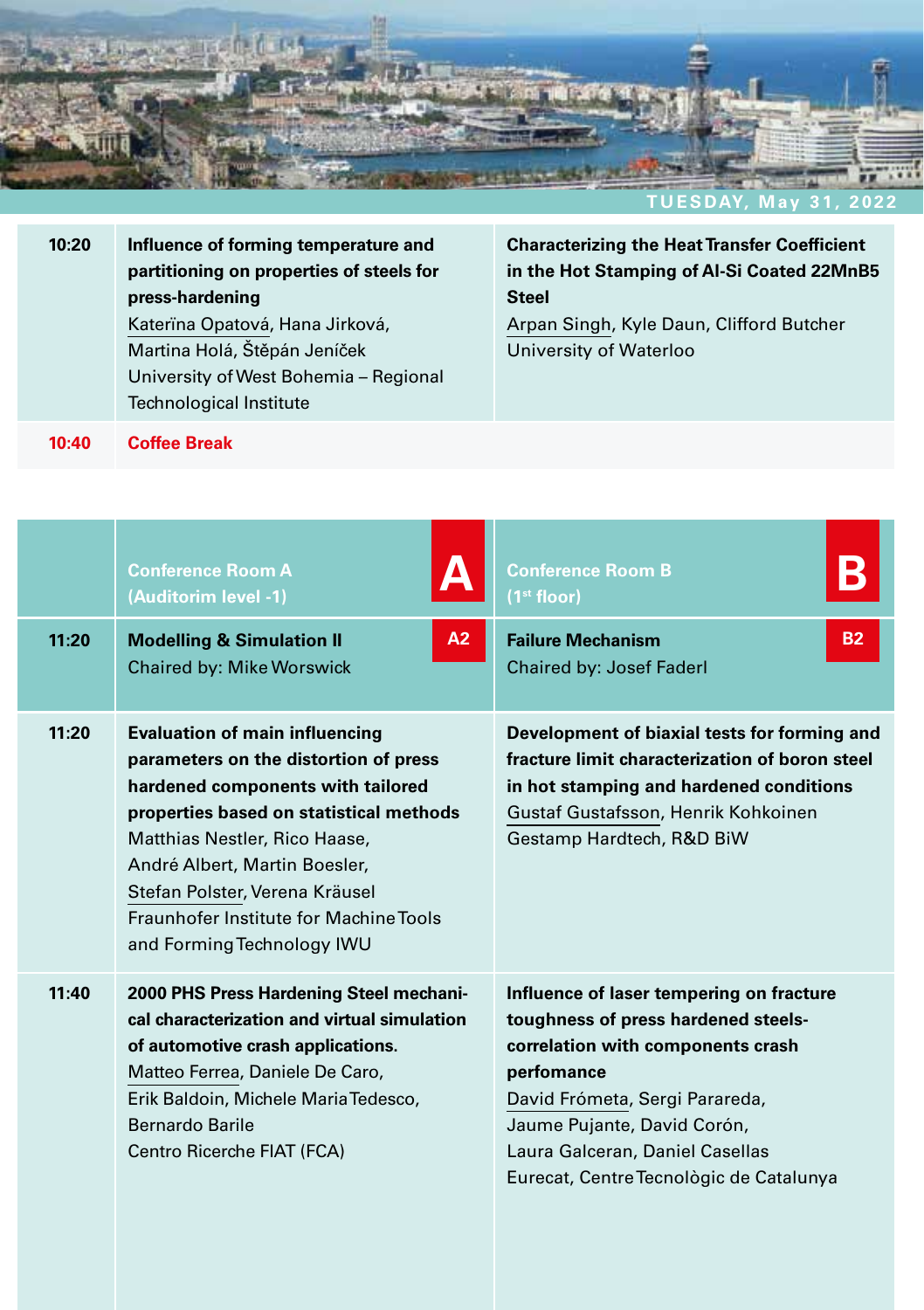| 12:00 | <b>Characterization of the Formability of</b><br>Al-Si Coated PHS1800 during Hot<br><b>Stamping</b><br>Ruijian He, Ryan George, Sante DiCecco,<br>Pedram Samadian, Constantin Chiriac,<br>George Luckey, Jimi Tjong, Cangji Shi,<br>Jason Boettger, Clifford Butcher,<br>Michael Worswick<br>University of Waterloo           | Wear mechanisms of the tool steel used in<br>press hardening of an Al-Si coated boron<br>steel: a case study<br>Negar Panahi, Mikael Mikael Fallqvist,<br>Petter Ulfberg, Mikael Grehk,<br>Pavel Krakhmalev<br>Karlstad university                                                               |
|-------|-------------------------------------------------------------------------------------------------------------------------------------------------------------------------------------------------------------------------------------------------------------------------------------------------------------------------------|--------------------------------------------------------------------------------------------------------------------------------------------------------------------------------------------------------------------------------------------------------------------------------------------------|
| 12:20 | <b>Experimental and numerical investigation</b><br>of final product properties of Ductibor®<br>1000 AS under different process<br>conditions<br>Alper Güner, Maximilian Sonntag,<br>Clement Philippot, Jacques Bittendiebel,<br>Benjamin Sarre, Ludovic Dormegny,<br>Alborz Reihani, Sebastian Heibel<br>AutoForm Engineering | On the Fracture Response of Tailor Hot-<br><b>Stamped Ductibor® 1000-AS Steel</b><br>Pedram Samadian, Armin Abedini,<br>Clifford Butcher, Michael J. Worswick,<br>Skye Malcolm, Dan Papalazarou,<br>Willie Bernert, Jason Boettger<br>University of Waterloo                                     |
| 12:40 | Impact crash tests of high-strength<br>steels using 3D high-speed digital image<br>correlation and finite element analysis<br>Simon Jonsson, Pär Jonsén,<br>Jörgen Kajberg<br>Department of Engineering Sciences<br>and Mathematics, Luleå University of<br>Technology                                                        | Prevention of hydrogen uptake in Al-Si<br>coated 22MnB5 steel using Physical Vapour<br><b>Deposition coatings</b><br>Mélodie Mandy, Florin-Daniel Duminica,<br>Xavier Vanden Eynde, Cédric Georges,<br>Maïwenn Larnicol, Raisa Grigorieva,<br>Thierry Sturel, Pascal Drillet<br><b>CRM Group</b> |
| 13:00 | <b>Lunch (Port Vell Room)</b>                                                                                                                                                                                                                                                                                                 |                                                                                                                                                                                                                                                                                                  |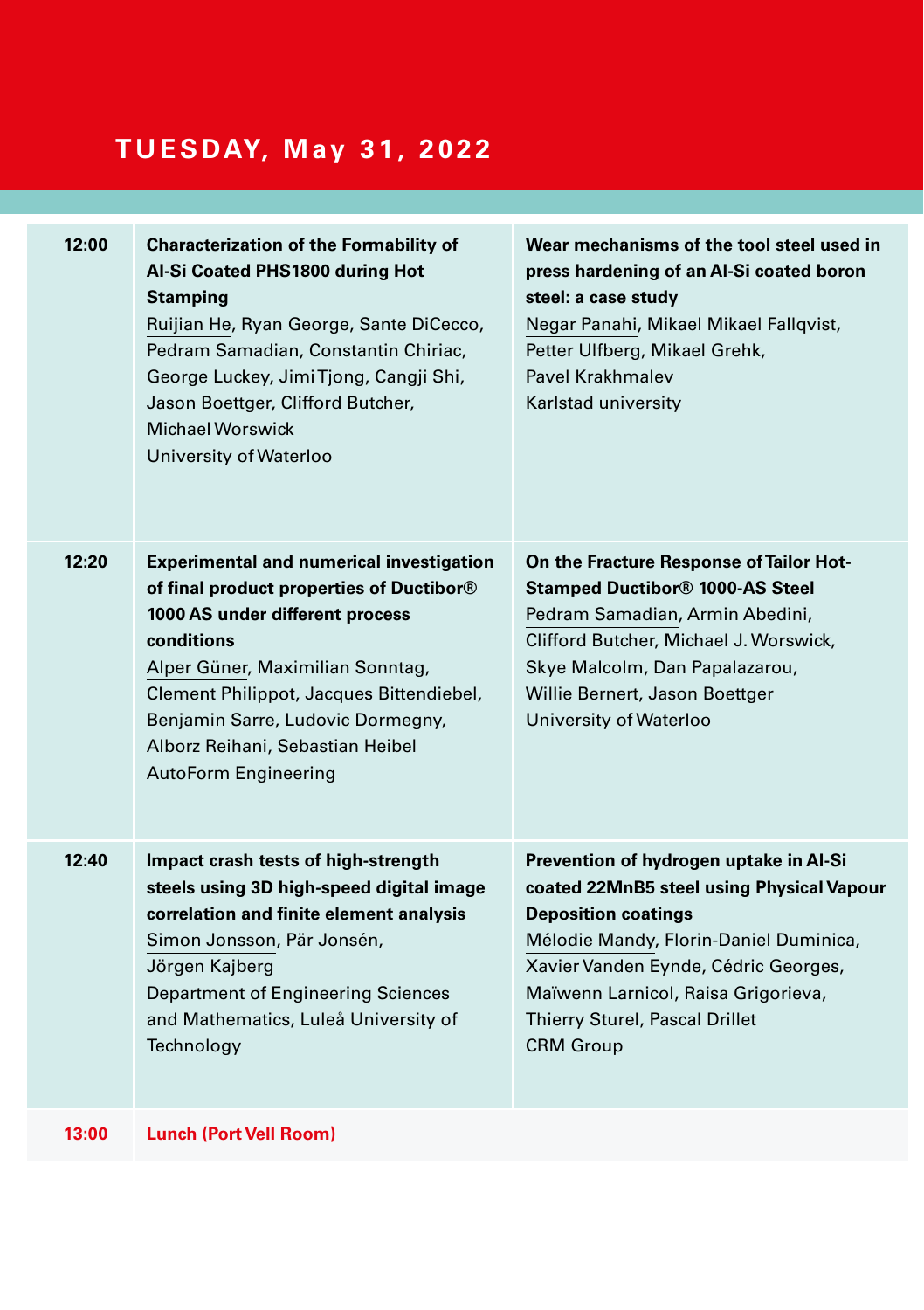| 14:20 | A3<br><b>Tribology and Coatings I</b><br>Chaired by: Leonardo Pelcastre                                                                                                                                                                                                                                                                                          | <b>Parts Performance I</b><br>B3<br>Chaired by: Henrik Sieurin                                                                                                                                                                                                                                            |
|-------|------------------------------------------------------------------------------------------------------------------------------------------------------------------------------------------------------------------------------------------------------------------------------------------------------------------------------------------------------------------|-----------------------------------------------------------------------------------------------------------------------------------------------------------------------------------------------------------------------------------------------------------------------------------------------------------|
| 14:20 | Hot strip draw wear test and influence of<br>tool material on adhesive and abrasive wear<br>Jenny Venema, Robert Stache,<br><b>Mathias Kotzian</b><br><b>Tata Steel</b>                                                                                                                                                                                          | A new methodology to validate<br>crashworthiness of Hot Stamped Laser<br><b>Welded Blanks</b><br>Sadok Gaied, Ivan Viaux<br><b>ArcelorMittal Global R&amp;D</b>                                                                                                                                           |
| 14:40 | Investigation of the impact on the layer<br>formation of AISi coated boron-manganese<br>steel in regard to friction and wear<br>Franz He, Marion Merklein<br>Institute of Manufacturing Technology,<br>Friedrich-Alexander-Universität Erlangen-<br>Nürnberg                                                                                                     | <b>Effect of Niobium addition on hydrogen</b><br>embrittlement susceptibility of press<br>hardening steel grade 1500.<br>Fabio D'Aiuto, Renzo Valentini, Linda Bacchi,<br>Serena Corsinovi, Hardy Mohrbacher<br>NiobelCon BV                                                                              |
| 15:00 | Discontinuous laser dispersing of<br>titanium nitride based hard ceramic<br>particles for improving the tribological<br>behaviour of hot stamping tools<br>Stephan Schirdewahn, Nils Carstensen,<br>Felix Spranger, Kai Hilgenberg,<br><b>Marion Merklein</b><br>Institute of Manufacturing Technology,<br>Friedrich-Alexander-Universität Erlangen-<br>Nürnberg | An innovative rapid procedure for fracture<br>toughness characterization of advanced high<br>strength steels and press hardened steels<br>Laura Grifé, David Frómeta, Sergi Parareda,<br>Antoni Lara, Daniel Casellas<br>Eurecat, Centre Tecnològic de Catalunya                                          |
| 15:20 | Tribological behavior of post-machined<br>additively manufactured tool steel in hot<br>stamping conditions<br>Gabriel Macêdo, Leonardo Pelcastre,<br>Jens Hardell<br>Luleå University of Technology                                                                                                                                                              | <b>Evaluation of formability and performance</b><br>for automobile parts manufactured by STAF<br>(Steel Tube Air Forming) process<br>Masayuki Ishizuka, Kozaburo Sakamaki,<br>Tomoyoshi Shiraishi, Kenta Watanabe,<br>Hiroyuk Kumeno, Kimihiro Nogiwa,<br>Norieda Ueno<br>Sumitomo Heavy Industries, Ltd. |
|       |                                                                                                                                                                                                                                                                                                                                                                  |                                                                                                                                                                                                                                                                                                           |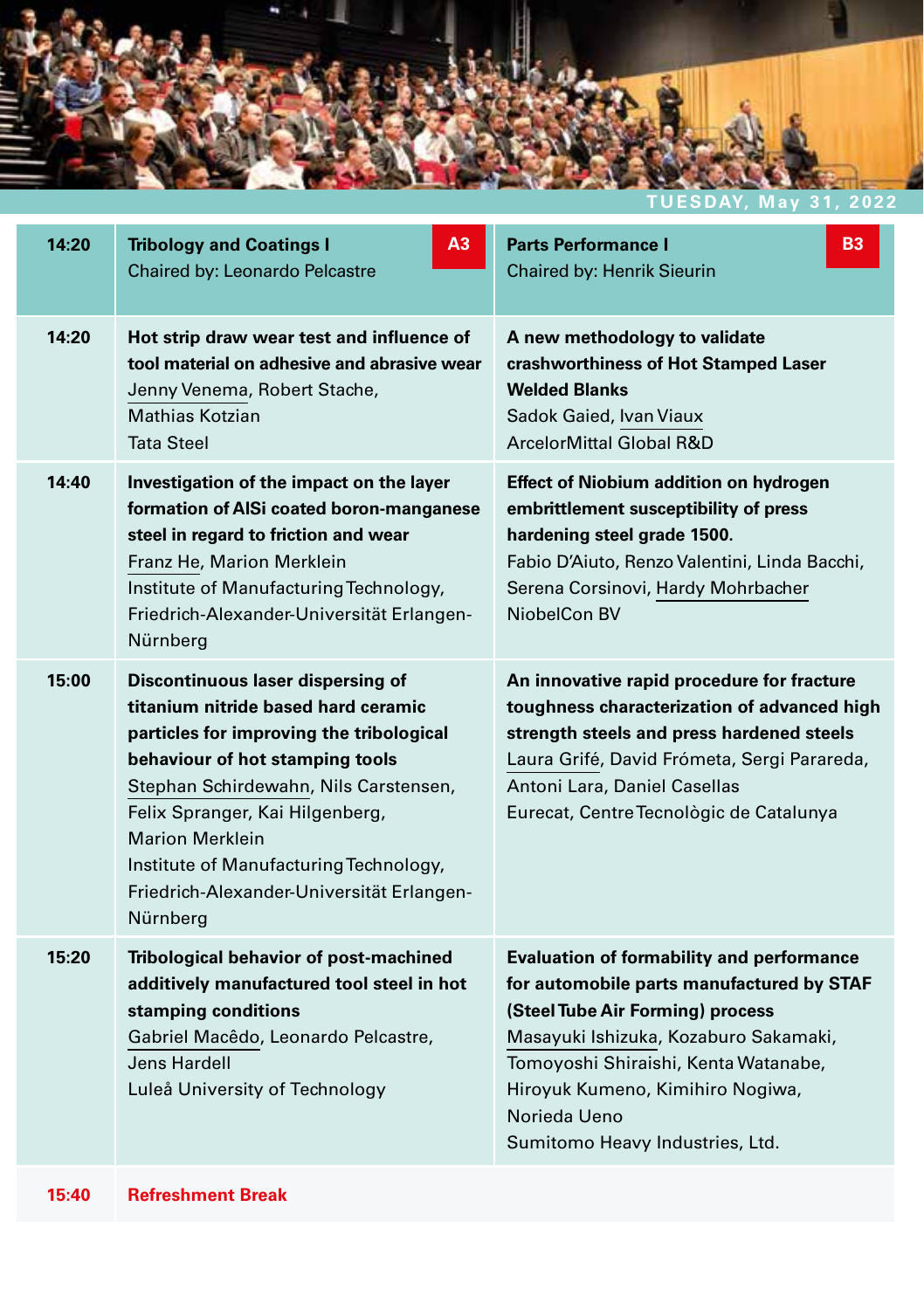| 16:00 | A4<br><b>Light Metals I</b><br>Chaired by: Jörgen Kajberg                                                                                                                                                                                                                                                                      | <b>B4</b><br><b>Parts &amp; Process I</b><br><b>Chaired by: Grant Thomas</b>                                                                                                                                                                                                                                                                                      |
|-------|--------------------------------------------------------------------------------------------------------------------------------------------------------------------------------------------------------------------------------------------------------------------------------------------------------------------------------|-------------------------------------------------------------------------------------------------------------------------------------------------------------------------------------------------------------------------------------------------------------------------------------------------------------------------------------------------------------------|
| 16:00 | <b>Efficient Processing of Precipitation</b><br>Hardenable High-Strength Aluminum<br><b>Alloys by Combined Forming and Aging</b><br><b>Processes</b><br>Steffen Lotz, Emad Scharifi, Ursula Weidig,<br>Kurt Steinhoff<br>Metal Forming Technology, University of<br>Kassel                                                     | Effect of in-die cooling paths on the<br>tempering level of martensite and its related<br>mechanical behavior<br>Clement Philippot, Sebastian Cobo, Vicente<br>Perez Aroca, Carlos Capdevila, Sebastien<br>Allain, Juan Macchi, Jaume Pujante, Paul<br>Åkerstrom, Jonas Edberg, Greger Bergman,<br>Laura Romero Ruiz<br>ArcelorMittal Global R&D - Product center |
| 16:20 | The Influence of Hot Stamping Process<br><b>Parameters on Geometry and Mechanical</b><br><b>Properties of High Strength Aluminum</b><br><b>Bumpers</b><br>Unai Ibarretxe, Sara Garmendia, Nagore<br>Otegi, Unai Argarate, Andoitz Aranburu,<br>Aitor Ormaetxea, Monica Carranza,<br>Lander Galdos.<br>Mondragon Unibertsitatea | Industrialization of an AISi-coated press-<br>hardening steel with reduced heating time,<br>reduced hydrogen intake and reduced CO2<br>footprint for the hot stamper.<br>Raisa Grigorieva, Christine Dessain,<br>Ludovic Dormegny, Pascal Drillet,<br>Julio Rivera Garcia, Ivan Viaux<br>ArcelorMittal Global R&D - Product Center                                |
| 16:40 | Aluminum AA5754 Warm forming for<br>railway vehicle applications<br>Eduard Garcia-Llamas, Jaume Pujante,<br>Marc Grané, Miquel Brunet<br>Oliva Torras                                                                                                                                                                          | Ges-SoftBend tailored properties of press-<br>hardened steel by VCSEL Laser Technology<br>Daniel Minh Maier, Michael Fritz,<br>Sabrina Vogt, Laura Galceran Oms,<br>Marc Olavide Rubio, Ronald Verstraeten<br>TRUMPF Laser- und Systemtechnik GmbH                                                                                                                |
| 17:00 | Influence of Aging Strategies on the<br><b>Strain-Dependent Damping of the High-</b><br><b>Strength Aluminum Alloy and AA7075</b><br>Steffen Lotz, Emad Scharifi, Ursula Weidig,<br>Jürgen Göken, Kurt Steinhoff, Jiali Zhang,<br>Christoph Broeckmann<br>Metal Forming Technology, University of<br>Kassel                    | Multi Part Integration approach for Body<br><b>Structure using breakthrough Hot Stamped</b><br><b>Laser Welded Blanks solutions</b><br>Joel Wilsius, Kevin Luttenschlager<br>ArcelorMittal Global R&D - Product Center,<br><b>ArcelorMittalTailored Blanks</b>                                                                                                    |
| 17:20 | Break                                                                                                                                                                                                                                                                                                                          |                                                                                                                                                                                                                                                                                                                                                                   |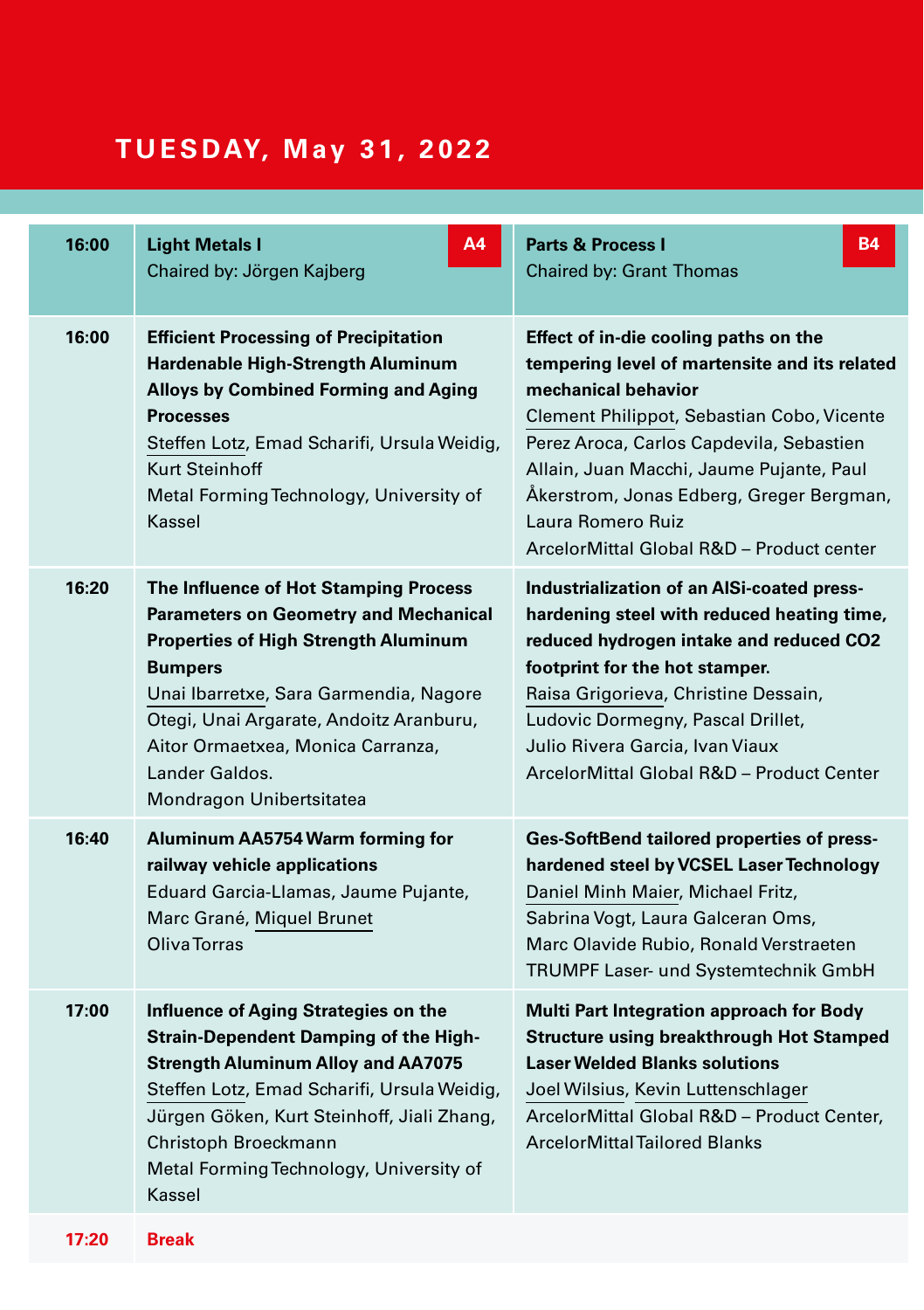

| 17:35 | A <sub>5</sub><br><b>Parts Performance II</b><br>Chaired by: David Frómeta                                                                                                                                                                                                                                                                                                           | <b>Tribology &amp; Coatings II</b><br><b>B5</b><br>Chaired by: Giselle Ramírez                                                                                                                                                              |
|-------|--------------------------------------------------------------------------------------------------------------------------------------------------------------------------------------------------------------------------------------------------------------------------------------------------------------------------------------------------------------------------------------|---------------------------------------------------------------------------------------------------------------------------------------------------------------------------------------------------------------------------------------------|
| 17:35 | <b>Understanding and Mitigating Hydrogen</b><br><b>Embrittlement of Press-Hardened Steels</b><br>Lawrence Cho, Eunjung Seo,<br>John G. Speer, Kip O. Findley, Kyoung<br>Rae Jo, Seong Woo Kim, Peter E. Bradley,<br>Matthew J. Connolly, May L. Martin,<br>Damian S. Lauria, Andrew J. Slifka<br>Advanced Steel Processing and Products<br>Research Center, Colorado School of Mines | Laboratory scale test methodology for<br>performance evaluation of lubricants for<br>hot stamping of aluminium<br>Barbara Rodriguez,<br>Justine Decrozant-Triquenaux,<br>Jens Hardell, Leonardo Pelcastre<br>Luleå University of Technology |
| 17:55 | <b>Effect of cutting clearance and</b><br>sandblasting on fatigue of thick CP800<br>steel sheets for heavy-duty vehicles<br>David Gustafsson, Sergi Parareda,<br>Pär Jonsén, Jörgen Kajberg, Erik Olsson<br>Luleå University of Technology                                                                                                                                           | Influencing parameters on the onset of<br>galling during hot forming of aluminium<br>Yogendra Joshi, Leonardo Pelcastre,<br>Graham Twiddle, Damian Szegda,<br>Jens Hardell<br>Luleå University of Technology                                |
| 18:15 | <b>End of Day 1</b>                                                                                                                                                                                                                                                                                                                                                                  |                                                                                                                                                                                                                                             |

#### **20:00 Welcome Dinner at World Trade Center**

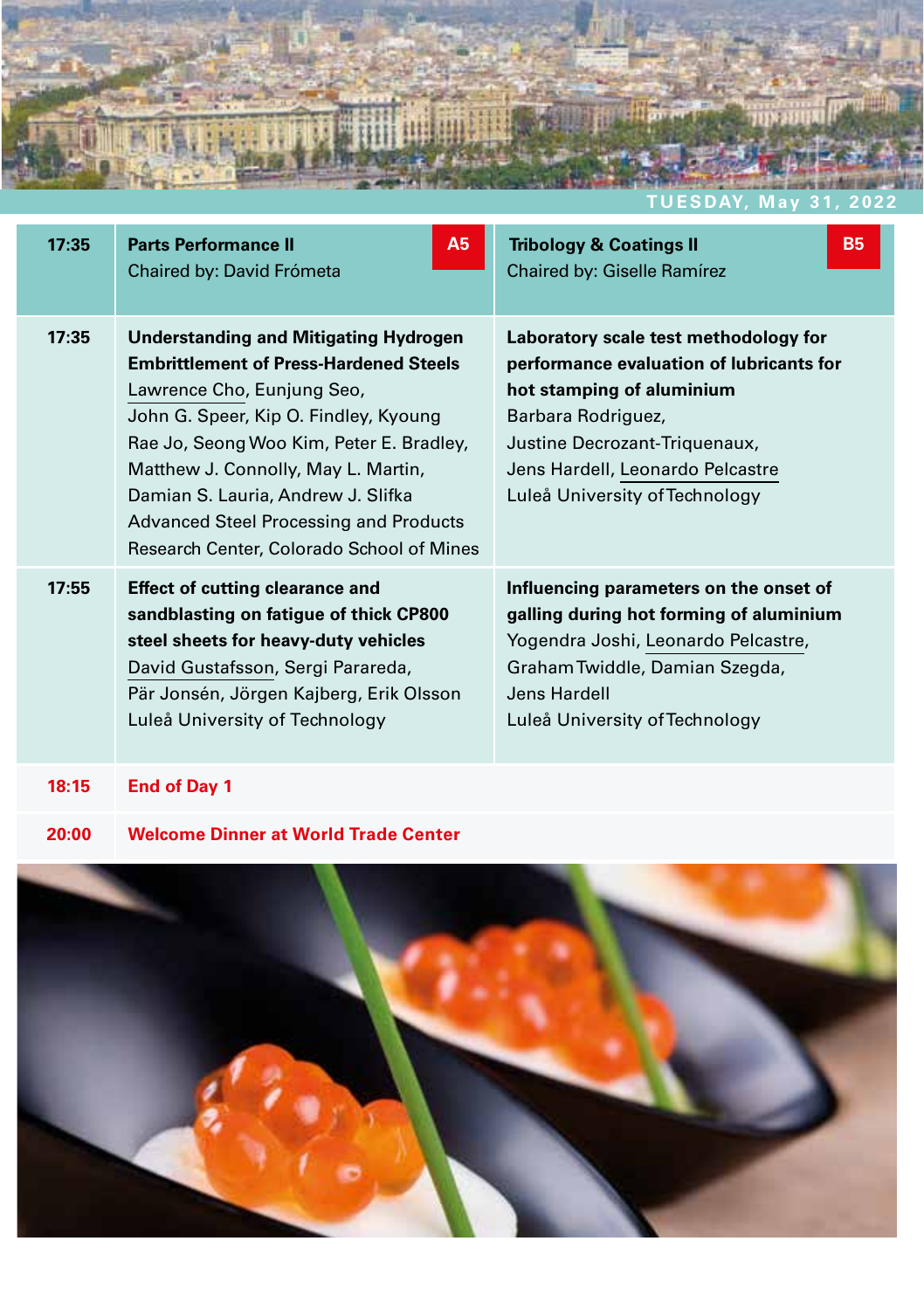| 08:30 | <b>Opening Doors</b>                                                                                                                                                                                                                                                                         |                                                                                                                                                                                                                                                                                                                                                                |
|-------|----------------------------------------------------------------------------------------------------------------------------------------------------------------------------------------------------------------------------------------------------------------------------------------------|----------------------------------------------------------------------------------------------------------------------------------------------------------------------------------------------------------------------------------------------------------------------------------------------------------------------------------------------------------------|
|       | <b>Conference Room A</b><br>(Auditorim level -1)                                                                                                                                                                                                                                             | <b>Conference Room B</b><br>(1 <sup>st</sup> floor)                                                                                                                                                                                                                                                                                                            |
| 09:00 | <b>Materials &amp; Metallurgy II</b><br>A <sub>6</sub><br>Chaired by: Lawrence Cho                                                                                                                                                                                                           | <b>Thick Sheets</b><br>B6<br><b>Chaired by: Thomas Kurz</b>                                                                                                                                                                                                                                                                                                    |
| 09:00 | <b>Mechanical Behavior of 22MnB5 and</b><br>37MnB5 at high temperatures<br>Mihaela Teaca, Laurent Durrenberger,<br>Pascal Drillet, Ludovic Dormegny,<br>Sebastian Cobo, Morgan Stein,<br>Antoine Amorese<br>ArcelorMittal                                                                    | <b>Essential work of fracture method for</b><br>toughness evaluation of thick press<br>hardened 22MnB5 plates<br>Ilef Tarhouni, David Frómeta, Daniel Casellas<br>Eurecat, Centre Tecnològic de Catalunya                                                                                                                                                      |
| 09:20 | <b>Influence of Isothermal Soaking After</b><br><b>Galvannealing Heat Treatment on</b><br><b>Microstructure of Galvannealed (GA)</b><br><b>Coating During Hot Stamping Process</b><br>Henrique Lacerda Eleuterio,<br>Aldo Henrique Almeida Barbosa,<br>Vicente Tadeu Lopes Buono<br>Usiminas | Warm forming of hot rolled high strength<br>steels with enhanced fatigue resistance as a<br>lightweight solution for heavy-duty vehicles<br>Sergi Parareda, Daniel Casellas,<br>David Frómeta, Laura Grifé, Antoni Lara,<br>Jaume Pujante, Mats Oldenburg,<br>Reinhard Hackl, Markus Sonnleitner,<br>Henrik Sieurin<br>Eurecat, Centre Tecnològic de Catalunya |
| 09:40 | An evaluation of hot-stamping process<br>variables for industrially produced press<br>hardened steel grades with strengths<br>ranging from 500 MPa to 2000 MPa<br>Chris Jones, Garrett Angus, Grant Thomas<br><b>Cleveland-Cliffs Steel Corporation</b>                                      | <b>Optimization of Thick 22MnB5 Sheet Steel</b><br>Part Performance through Laser Tempering<br>Jaume Pujante, David Frómeta,<br>Eduard Garcia-Llamas, Stefan Golling,<br>Carlos Seijas, Daniel Casellas,<br>Laura Galceran, David Corón<br>Eurecat, Centre Tecnològic de Catalunya                                                                             |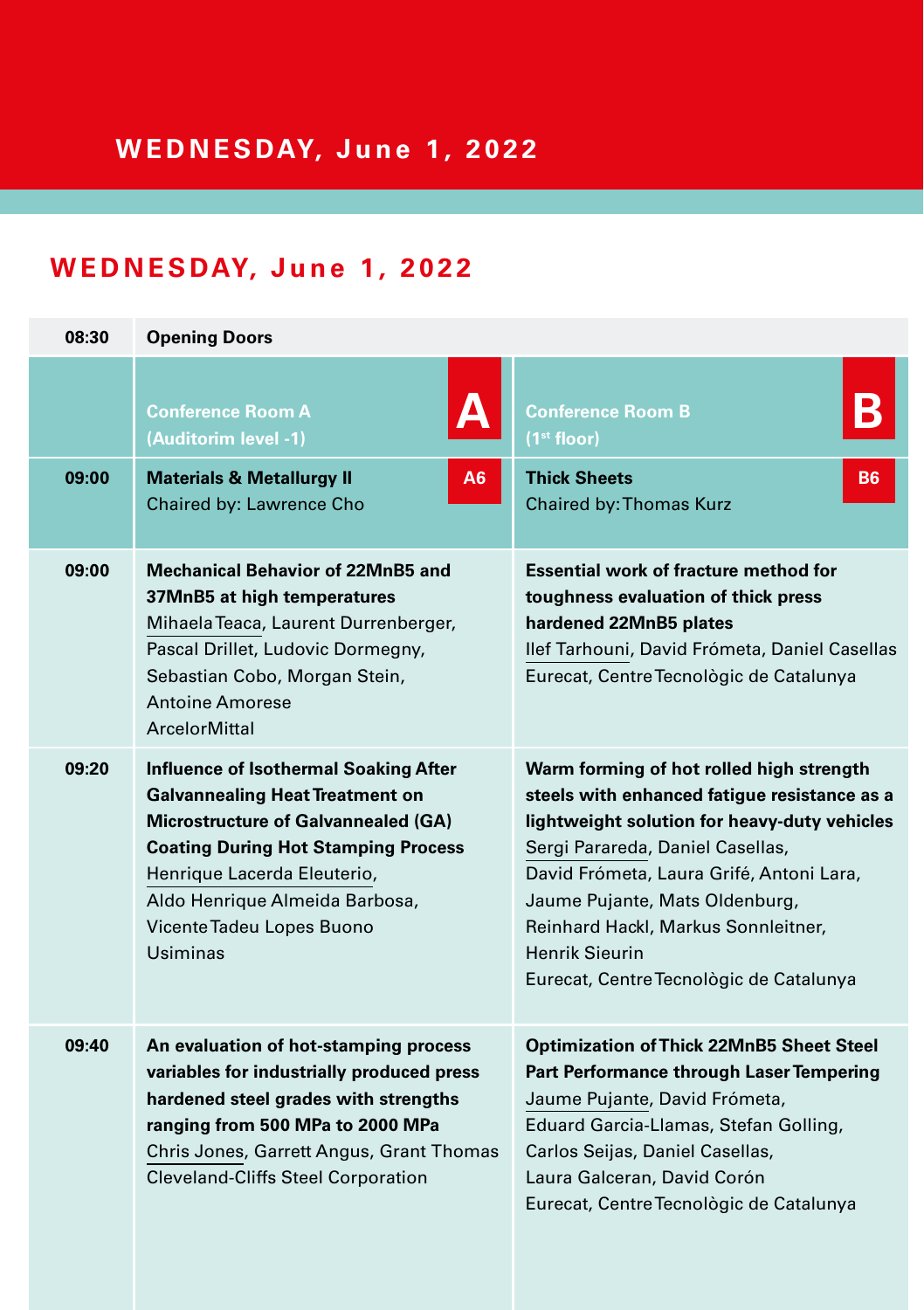

| 10:00 | Effect of rapid tempering on the<br>mechanical properties and microstructure<br>of 51CRV4 Steel<br>Antti Kaijalainen, Oskari Haiko,<br>Saeed Sadeghpour, Vahid Javaheri,<br>Jukka Kömi<br>Centre for Advanced Steels Research,<br>University of Oulu | A testing methodology for hot rolled<br>high strength steels under warm forming<br>conditions<br>Fredrik Larsson, Mats Oldenburg, Pär Jonsén<br>Luleå University of Technology                                                                                                                             |
|-------|------------------------------------------------------------------------------------------------------------------------------------------------------------------------------------------------------------------------------------------------------|------------------------------------------------------------------------------------------------------------------------------------------------------------------------------------------------------------------------------------------------------------------------------------------------------------|
| 10:20 | Press hardening on high-strength steels<br>with higher ductility values<br>Hana Jirková, Kateřina Opatová,<br>Štěpán Jeníček, Ludmila Kučerová<br>Regional Technological Institute,<br>University of West Bohemia                                    | Modified hot stamping process and fatigue<br>behavior of thick 22MnB5 sheets<br>Bernd-Arno Behrens, A. Esderts, Rainer<br>Masendorf, Sven Hübner, Max Gabriel, Chris<br>Pfeffer<br>Institut für Umformtechnik und<br>Umformmaschinen                                                                       |
| 10:40 | <b>Coffee Break</b>                                                                                                                                                                                                                                  |                                                                                                                                                                                                                                                                                                            |
| 11:20 | A7<br><b>Parts &amp; Process II</b><br>Chaired by: Paul Belanger                                                                                                                                                                                     | <b>B7</b><br><b>Materials &amp; Metallurgy III</b><br>Chaired by: Francisca Caballero                                                                                                                                                                                                                      |
|       |                                                                                                                                                                                                                                                      |                                                                                                                                                                                                                                                                                                            |
| 11:20 | <b>Lessons learned from use of Thermal</b><br>Printer in heat treatment process for<br>press-hardening applications on an<br>industrial scale<br>Harald Lehmann, Nathalie Macherey<br>schwartz GmbH                                                  | New MBW1900 press hardening steel<br>combined with AS Pro coating for excellent<br>resistance to hydrogen embrittlement and<br>improved material performance<br>Cassia Castro Müller, Thomas Gerber,<br>Janko Banik, Dirk Rosenstock,<br>Sebastian Stille, Aleksandra Bejm<br>thyssenkrupp Steel Europe AG |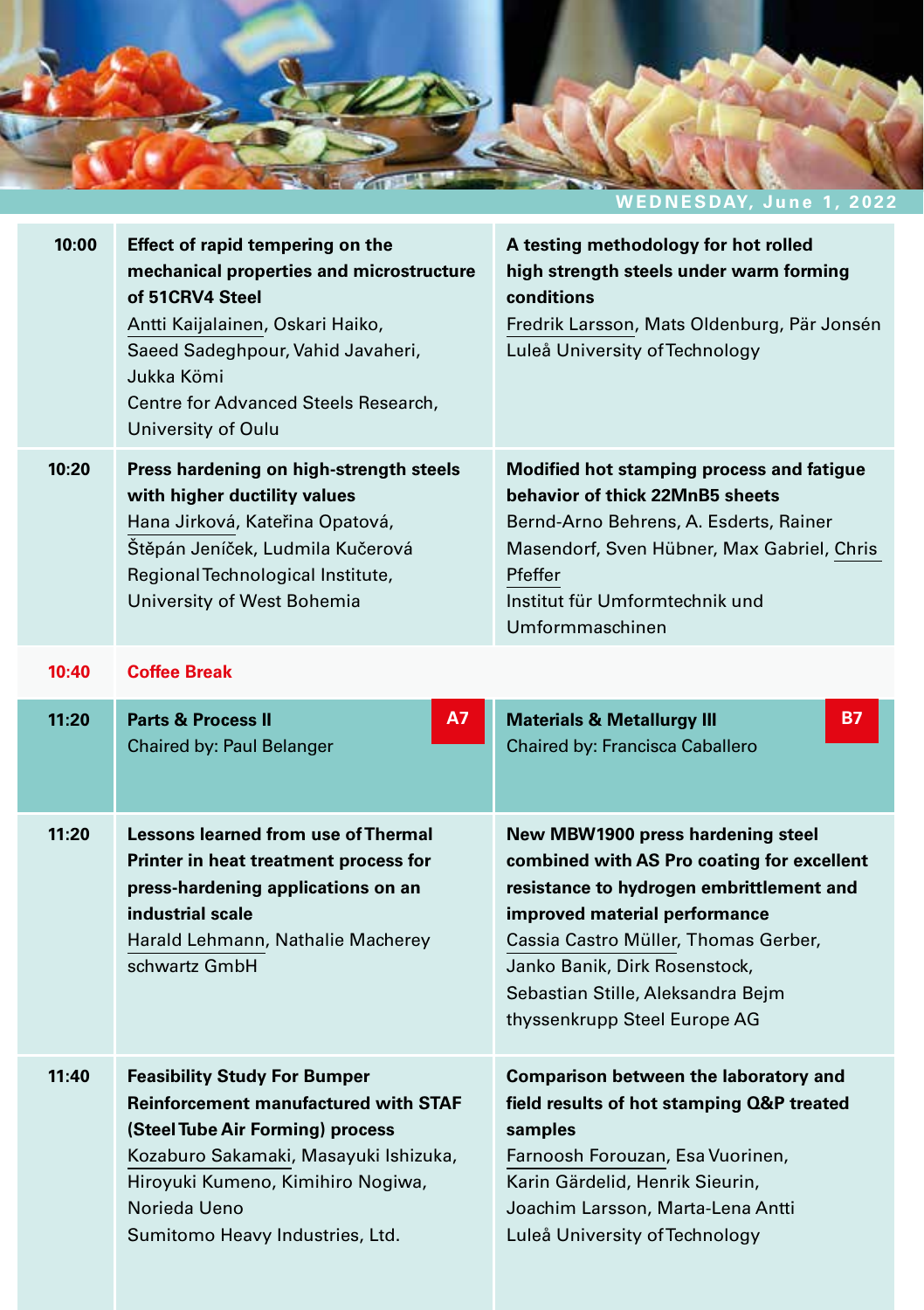| 12:00 | Evaluation of the bond strength of roll<br>clap chromium-boron steel composites for<br><b>Hot Stamping</b><br>Markus Stennei, Aron Ringel, Tobias Plum,<br>Rickmer Meya, Felix Kolpak,<br>Johannes Lohmar, A. Erman Tekkaya,<br><b>Gerhard Hirt</b><br>Institute of Forming Technology and<br>Lightweight Components, TU Dortmund<br>University | <b>Effect of TiN inclusions on the crash ductility</b><br>behaviour of Press Hardened Steels of 2nd<br><b>generation</b><br>Adrien Milani, Clement Philippot,<br>Emmanuel Lucas, Sebastian Cobo,<br><b>Anne Francoise Gourgues</b><br>ArcelorMittal Global R&D - Product &<br><b>Process Centers</b> |
|-------|-------------------------------------------------------------------------------------------------------------------------------------------------------------------------------------------------------------------------------------------------------------------------------------------------------------------------------------------------|------------------------------------------------------------------------------------------------------------------------------------------------------------------------------------------------------------------------------------------------------------------------------------------------------|
| 12:20 | <b>Tailor Welded Tube for Form Blow</b><br><b>Hardened Body Structure Enabling Weight</b><br><b>Efficient Open-Air Top</b><br>Mark Sullivan, Rhys Jones, Bryan Conrod,<br>Cameron Benedict, Dennis Fuss,<br><b>Forrest Eddings</b><br>Multimatic, Inc.                                                                                          | Improvements on strength of car door<br>beam due to bake hardening effect on<br>32MnB5 hot stamping steel<br>Marcos Castro, Ramon Silva,<br>Mariano Esparcia<br><b>ESI Group</b>                                                                                                                     |
| 12:40 | Meso-scale modeling of spot weld failure<br>in hot stamped automotive steel using<br>hardness mapping approach<br>Alireza Mohamadizadeh, Elliot Biro,<br><b>Michael Worswick</b><br>University of Waterloo                                                                                                                                      | Determination of stress-strain curves of<br>Ductibor®1000 steel using a novel hot<br>bulge test device<br>Nathan Demazel, Adrien Boyer,<br>Hervé Laurent, Marta Oliveira<br>Université Bretagne Sud                                                                                                  |
| 13:00 | <b>Lunch (Port Vell Room)</b>                                                                                                                                                                                                                                                                                                                   |                                                                                                                                                                                                                                                                                                      |
| 14:20 | A8<br><b>Tribology &amp; Coatings III</b><br>Chaired by: Jenny Venema                                                                                                                                                                                                                                                                           | <b>B8</b><br><b>Modelling &amp; Simulation III</b><br><b>Chaired by: Dennis Fuss</b>                                                                                                                                                                                                                 |
| 14:20 | A Novel PVD Coating for Wear Reduction<br>in Press Hardening Tools<br>Ibon Azkona, Jaume Pujante,<br>Giselle Ramírez, Jaume Caró,<br>Eduard García-Llamas,<br>Raül Bonet Montserrat, Jordi Orrit-Prat<br>Metal Estalki, S. L.                                                                                                                   | <b>Estimation of mechanical properties of</b><br>low carbon boron steels with varying<br>microstructures.<br>Erik Lundholm, Paul Åkerström, Pär Jonsén,<br>Farnoosh Forouzan, Jörgen Kajberg,<br>Rosa Sala<br>Luleå University of Technology                                                         |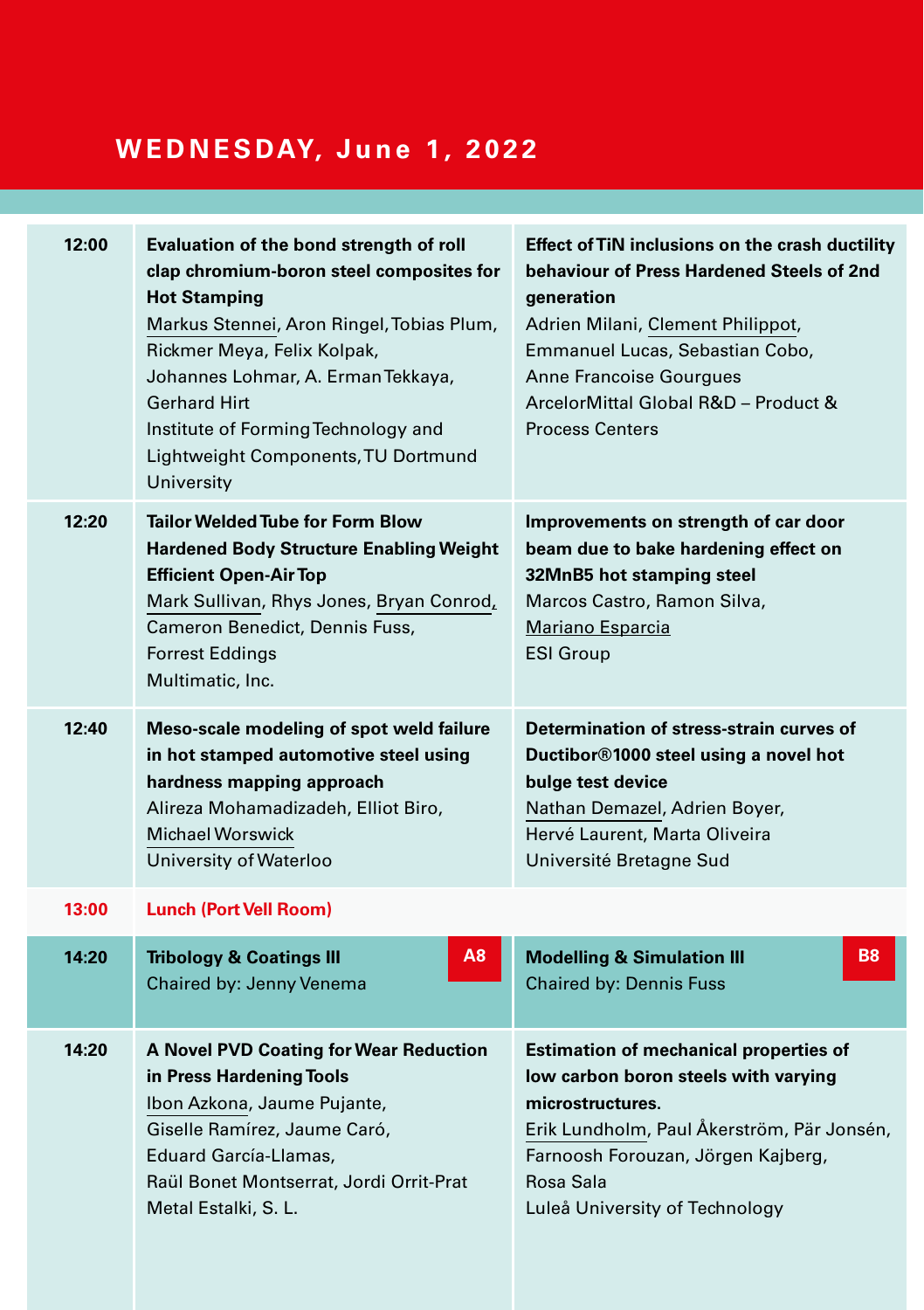

| 14:40 | Evaluation of lubricants for hot forming of<br>high strength aluminium 6xxx series<br>Arturo G. Casielles, Dolores de Planell,<br>Nuria Rodríguez, Jaume Pujante,<br><b>Daniel Casellas</b><br><b>Fuchs Lubricantes S.A.U</b>                                      | Prediction of localization in thermo-<br>mechanical forming simulation of a higher<br>strength press hardening steel<br>Greger Bergman, Rickard Östlund<br>Gestamp HardTech                                                        |
|-------|--------------------------------------------------------------------------------------------------------------------------------------------------------------------------------------------------------------------------------------------------------------------|------------------------------------------------------------------------------------------------------------------------------------------------------------------------------------------------------------------------------------|
| 15:00 | Reduced friction and localized thinning of<br>hot stamped parts with a graphene-based<br>lubricant<br>Ryan George, Tim Reaburn, Tim Skszek,<br><b>Michael Worswick</b><br>University of Waterloo                                                                   | <b>Advances in Tribological Modelling: Friction</b><br>and Heat Transfer modelling in Hot Forming<br>Lars Bruinekreeft, Johan Hol, Alper Güner,<br><b>Mats Sigvant</b><br><b>TriboForm Engineering</b>                             |
| 15:20 | <b>Break</b>                                                                                                                                                                                                                                                       |                                                                                                                                                                                                                                    |
| 15:40 | <b>Materials &amp; Metallurgy IV</b><br>A9<br>Chaired by: Laura Galceran                                                                                                                                                                                           | <b>Parts &amp; Process III</b><br>B9<br>Chaired by: Montserrat Vilaseca                                                                                                                                                            |
| 15:40 | Hot deformation behaviour of<br>microalloyed medium manganese steel<br>during hot compression<br>Saeed Sadeghpour, Vahid Javaheri,<br>Mohammed Ali, Mahesh Somani,<br>Jukka Kömi, Pentti Karjalainen<br>Centre for Advanced Steels Research,<br>University of Oulu | Application of a novel hot stamping steel for<br>the automotive suspension parts<br>Adem Karşi, Tanya Başer, Alperen Bayram,<br>Oğuz Gürkan Bilir, Ersoy Erişi, Ahmet Onaylı,<br>Merve Bıyıklı, Metin Çallı<br>Coşkunöz R&D CENTRE |
| 16:00 | <b>Coating-Free Press Hardened Steels of 1.2</b><br>and 1.7 GPa Tensile Strength<br>Paul Belanger, Qi Lu, Zhisong Chai, Sarah<br>Tedesco, Mingfeng Shi, Jason Coryell,<br>Luke Reini, Qingquan Lai, Wei Xu,<br>Jeff Wang<br>Gestamp North American R&D Center      | Isothermal high temperature pneumo-<br>forming of stainless steel tubes at low<br>pressure levels<br>Mike Kamaliev, Felix Kolpak,<br>A. Erman Tekkaya<br>Institute of Forming Technology and<br><b>Lightweight Components</b>      |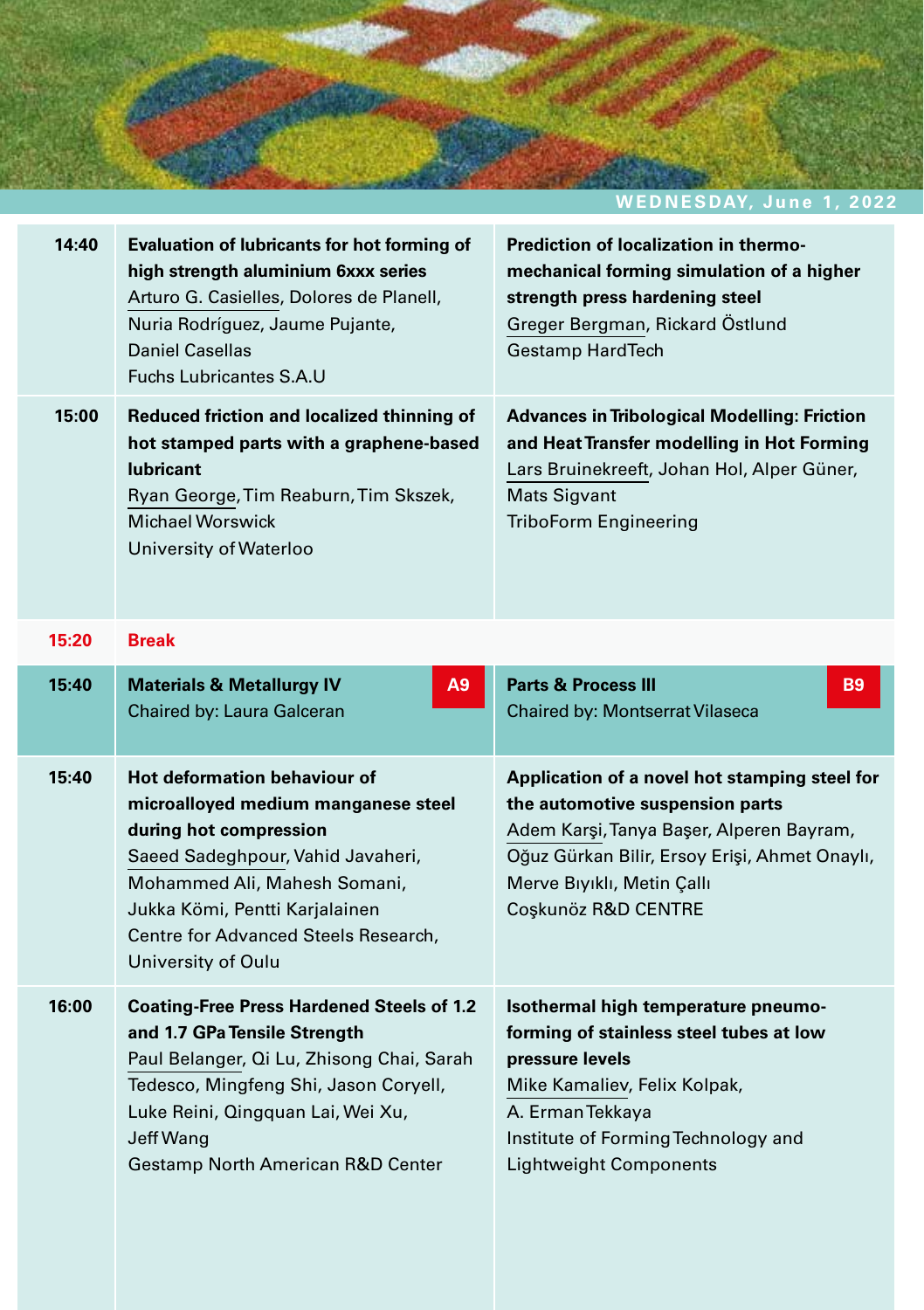| 16:20 | On the Role of Rapid Cyclic Re-austeni-<br>tization on the Grain Refinement and<br><b>Tensile Properties of an As-rolled Medium</b><br><b>Carbon Low Alloy Steel</b><br>Vahid Javaheri, Saeed Sadeghpour, Roo-<br>hallah Surki Aliabad, Oskari Haiko, Sakari<br>Pallaspuro, Antti Kaijalainen, Jukka Kömi<br>Centre for Advanced Steels Research,<br>University of Oulu | STAF (Steel Tube Air Forming) process for<br>continuous closed cross-section BIW (Body-<br>In-White) parts<br>Masayuki Ishizuka, Noboru Itagaki,<br>Kei Yamauchi, Hiroyuki Kan,<br>Kimihiro Nogiwa, Norieda Ueno<br>Sumitomo Heavy Industries, Ltd.                                                                             |
|-------|-------------------------------------------------------------------------------------------------------------------------------------------------------------------------------------------------------------------------------------------------------------------------------------------------------------------------------------------------------------------------|---------------------------------------------------------------------------------------------------------------------------------------------------------------------------------------------------------------------------------------------------------------------------------------------------------------------------------|
| 16:40 | <b>Investigating the oxidation of AI-Si</b><br>coated 22MnB5 steel during heating with<br>reflectance measurements<br>Cameron Klassen, Kyle Daun<br>University of Waterloo                                                                                                                                                                                              | Contributing to the Hot Stamping of the<br>future with a revolutionary Ultra-Fast<br>System to produce light weight structural<br>vehicle components combined with<br>Artificial Intelligence monitoring<br>Daniele Bassan, Alessandro Agnello,<br>Marco Colosseo, Antonella Turi, Isaac Valls,<br>Andrea Padré<br>Rovalma S.A. |
| 17:00 | <b>Break</b>                                                                                                                                                                                                                                                                                                                                                            |                                                                                                                                                                                                                                                                                                                                 |
| 17:15 | <b>Part Performance III</b><br>A10<br><b>Chaired by: Sílvia Molas</b>                                                                                                                                                                                                                                                                                                   | <b>Light Metals II</b><br><b>B10</b><br>Chaired by: Jaume Pujante                                                                                                                                                                                                                                                               |
| 17:15 | Approaches to improve the critical<br>bending angle in press hardened steels<br>Hardy Mohrbacher, Matthew Enloe<br>NiobelCon BV                                                                                                                                                                                                                                         | On the effect of testing setups on<br>Aluminum alloys Interfacial Heat Transfer<br><b>Coefficient Measurement</b><br>Nagore Otegi, Iñigo Llavori, Unai Ibarretxe,<br>Maider Muro, Garikoitz Artola, Alaitz Zabala<br>Mondragon Unibertsitatea                                                                                   |
| 17:35 | <b>Crash assessment of laser softened</b><br><b>USIBOR2000</b><br>Laura Galceran Oms, David Corón<br>Moreno, Esther Rayo Martínez, Josu<br>Ramón, Gorka Martinez<br>Gestamp, Autotech Engineering                                                                                                                                                                       | Formability study of 2198 aluminium alloy for<br>hot stamping<br>Maider Muro, Monica Carranza,<br>Garikoitz Artola<br>Fundación AZTERLAN, Basque Research<br>and Technology Alliance (BRTA)                                                                                                                                     |
| 17:55 | <b>End of Day 2</b>                                                                                                                                                                                                                                                                                                                                                     |                                                                                                                                                                                                                                                                                                                                 |
| 18:50 | <b>Gala Dinner</b><br>(Meeting point at the Eurostars Gran Marina Hotel. Bus departure at 19:00 to Alella)                                                                                                                                                                                                                                                              |                                                                                                                                                                                                                                                                                                                                 |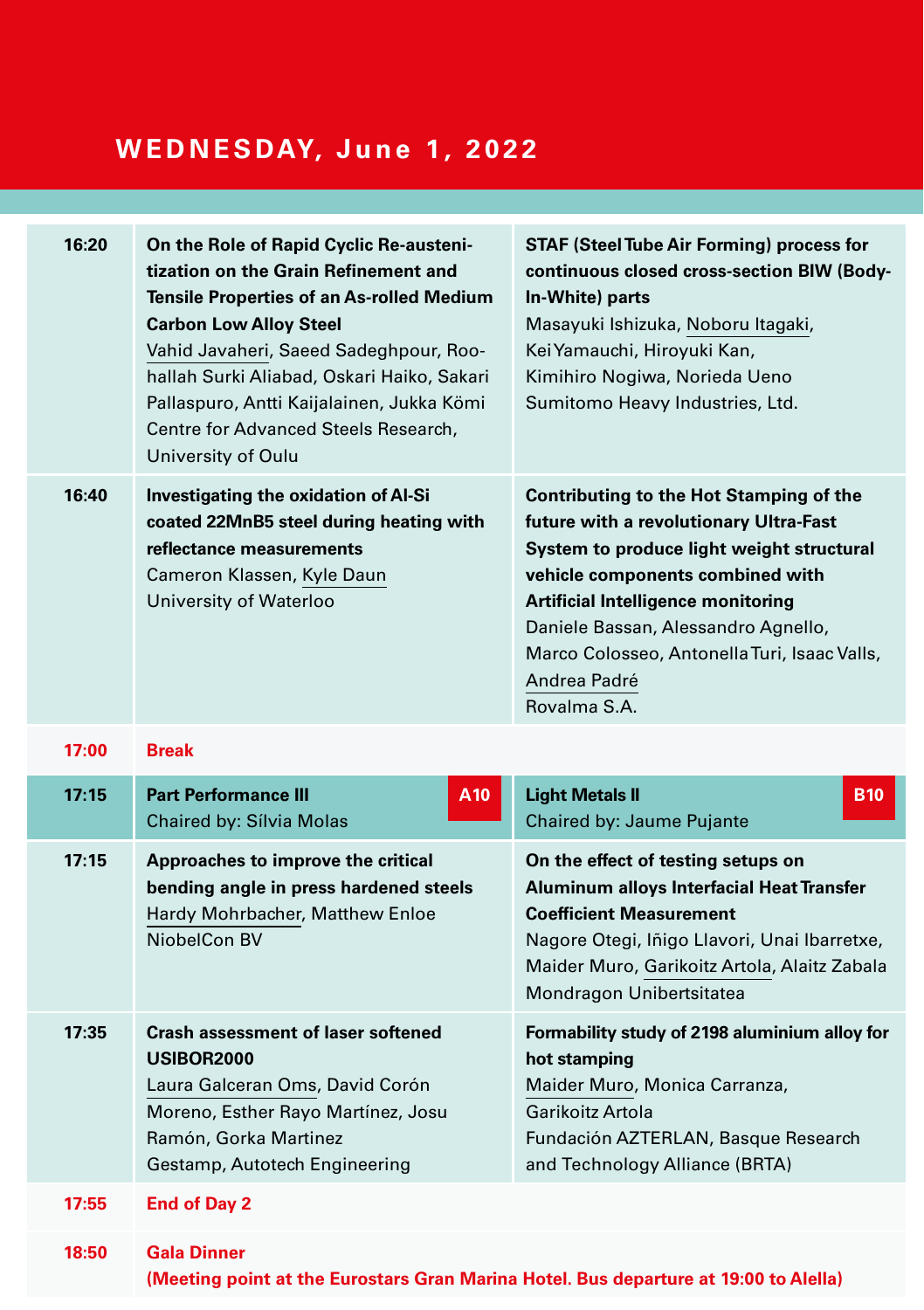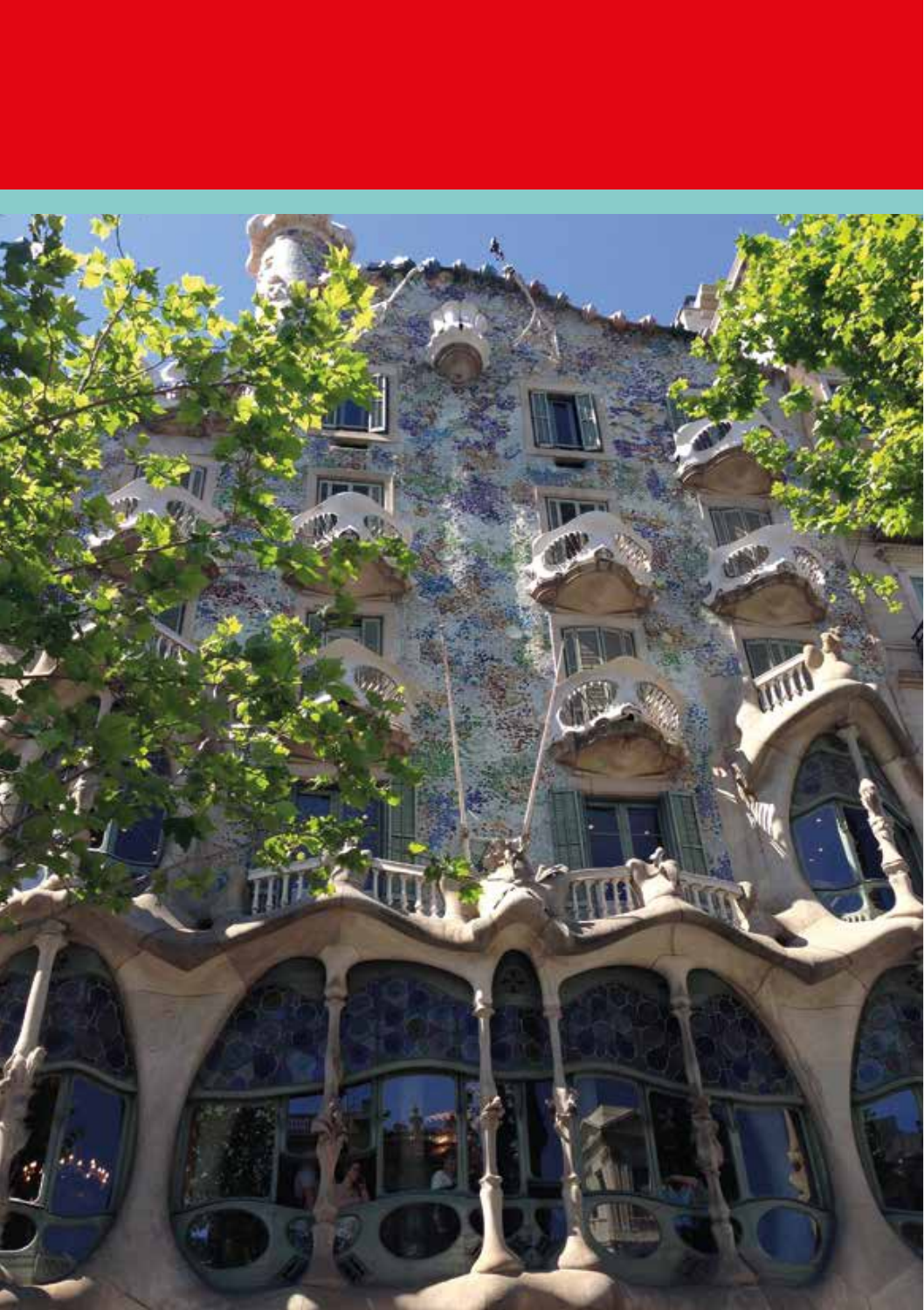# **THURSDAY, June 2, 2022**

# **THURSDAY, June 2, 2022**

| 08:30 | <b>Opening Doors</b>                                                                                                                                                                                                                               |                                                                                                                                                                                                                                                                                                                                            |  |
|-------|----------------------------------------------------------------------------------------------------------------------------------------------------------------------------------------------------------------------------------------------------|--------------------------------------------------------------------------------------------------------------------------------------------------------------------------------------------------------------------------------------------------------------------------------------------------------------------------------------------|--|
|       | <b>Conference Room A</b><br>(Auditorim level -1)                                                                                                                                                                                                   | <b>Conference Room B</b><br>(1 <sup>st</sup> floor)                                                                                                                                                                                                                                                                                        |  |
| 09:00 | A11<br><b>Materials &amp; Metallurgy V</b><br>Chaired by: Marta-Lena Antti                                                                                                                                                                         | <b>B11</b><br><b>Light Metals III</b><br>Chaired by: Nagore Otegi                                                                                                                                                                                                                                                                          |  |
| 09:00 | <b>Newly Developed High Thermal</b><br><b>Conductive Die Steel with Superior</b><br><b>Performance for Hot Stamping</b><br>Naoki Umemori, Makoto Hobo,<br>Krzysztof Biesiada<br>Daido Steel Co., Ltd.                                              | Influence of microstructural conditions on<br>hot deformation behavior of precipitation<br>hardenable aluminum alloy AA7075<br>Emad Scharifi, Jürgen Nietsch, Angela<br>Quadfasel, Ursula Weidig, Kurt Steinhoff<br>University of Kassel, Metal Forming Technology                                                                         |  |
| 09:20 | New premium tool steel UH1 for<br>increasing the performance of hot<br>stamping tools<br>Philipp Görts<br>Kind & Co., Edelstahlwerk, GmbH & Co. KG                                                                                                 | Shape prediction and validation of a hot form-<br>ed component in alloy 718 and Haynes 282<br>Lluís Pérez Caro, Eva-Lis Odenberger,<br>Fredrik Niklasson<br>Division of Materials and Production,<br><b>RISE IVF AB</b>                                                                                                                    |  |
| 09:40 | <b>Application Potential of New Hot Forming</b><br><b>Steels under Consideration of Processing</b><br><b>Technologies</b><br>Janko Banik, Cassia Castro Müller, Thomas<br>Gerber, Clemens Latuske, Dirk Rosenstock<br>thyssenkrupp Steel Europe AG | <b>Hot Stamped Aluminium: Process Viability</b><br>and Implications on Crashworthiness<br>Jaume Pujante, David Frómeta,<br>Eduard Garcia-Llamas, Maria Giménez<br>Eurecat, Centre Tecnològic de Catalunya                                                                                                                                  |  |
| 10:00 | Study of displacive stress and strain induced<br>transformations in a medium carbon steel<br>Adriana Eres-Castellanos, Pedro Carrero-<br>Santos, Francisca G. Caballero,<br>Carlos Garcia-Mateo<br><b>Colorado School of Mines</b>                 | Development of Lightweight High Strength<br><b>Aluminum Alloy Door Beam by Structure</b><br><b>Design Optimization and Hot Stamping</b><br><b>Process</b><br>Wan-Ling Chen, Yi-Chiung Chen, Cheng-Kai<br>Chiu Huang, Chung-Yi Yu, Rong-Shean Lee<br>Metal Processing R & D Department, Metal<br>Industries Research and Development Centre |  |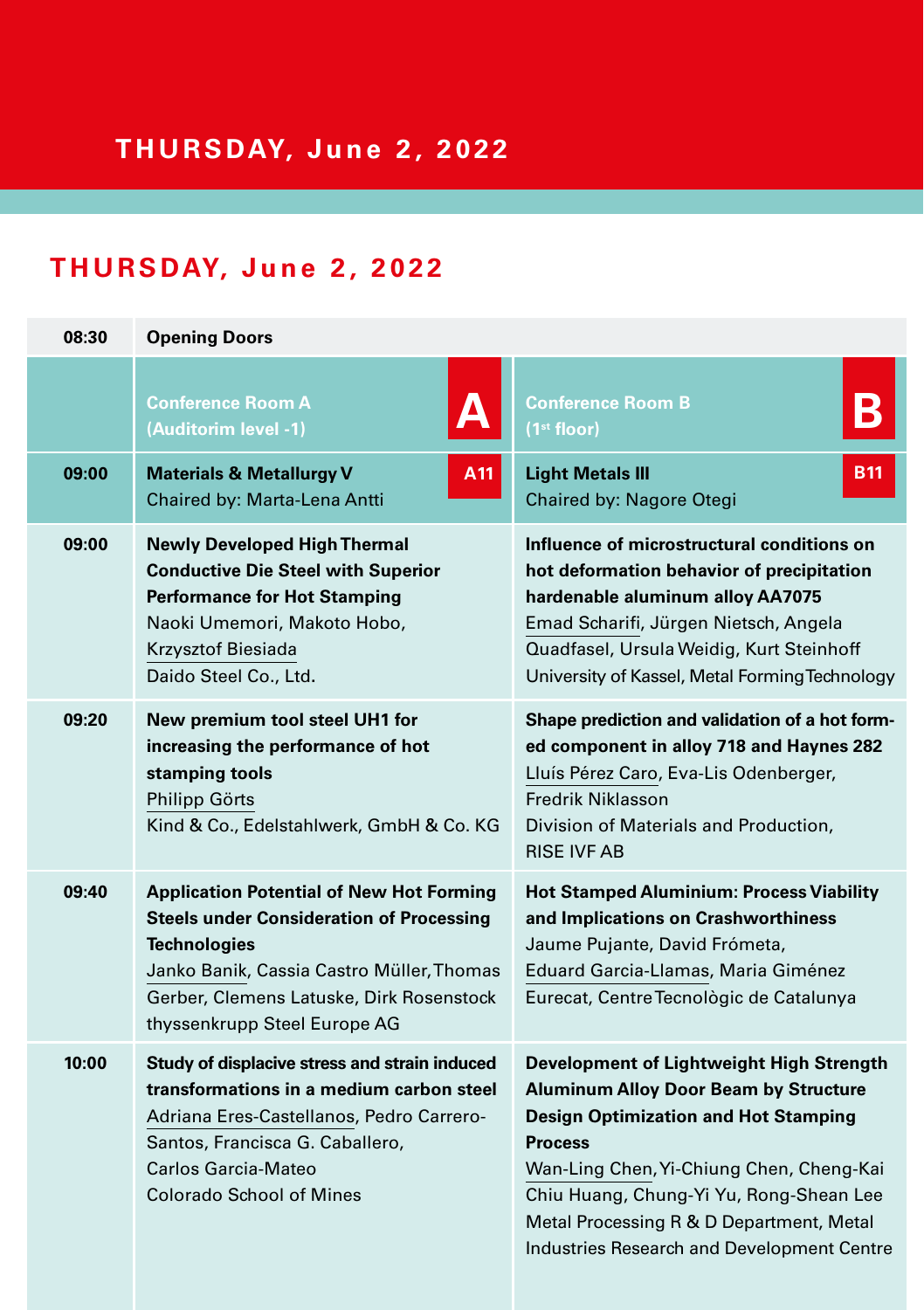**Telesting**  $\alpha$  $\overline{0}$ 

**THURSDAY, June 2, 2022**

| 10:20 | <b>Coffee Break</b>                                                                                                                                                                                                                                                          |                                                                                                                                                                                                                                                                                                               |  |
|-------|------------------------------------------------------------------------------------------------------------------------------------------------------------------------------------------------------------------------------------------------------------------------------|---------------------------------------------------------------------------------------------------------------------------------------------------------------------------------------------------------------------------------------------------------------------------------------------------------------|--|
| 11:00 | <b>Parts &amp; Process IV</b><br>A12<br>Chaired by: Pär Jonsén                                                                                                                                                                                                               | <b>Heating Technology</b><br><b>B12</b><br>Chaired by: Per-Emil Back                                                                                                                                                                                                                                          |  |
| 11:00 |                                                                                                                                                                                                                                                                              | Development of a partial heating system for<br>freeform bending with movable die<br>Daniel Maier, Christoph Kerpen,<br>Matthias Werner, Lorenzo Scandola,<br>Philipp Lechner, Sophie Stebner,<br>Ahmed Ismail, Boris Lohmann,<br>Sebastian Münstermann, Wolfram Volk<br><b>Technical University of Munich</b> |  |
| 11:20 | Development of a 1000 MPa Hot Stamped<br><b>Crush Tip</b><br>Suh Ho Lee, Matt Tummers, Jose Imbert,<br>Alireza Mohammadizadeh, Cliff Butcher,<br>Michael Worswick, Skye Malcolm,<br>Pavlo Penner, Willie Bernert,<br>Dan Papalazarou, Eric Famchon<br>University of Waterloo | <b>Estimation of process window for overlap</b><br>patch products by simulating the heating<br>cycle and AISi diffusion layer.<br>Mats Karlberg, Simon Lindgren<br>Gestamp R&D BIW                                                                                                                            |  |
| 11:40 | <b>Thermographic Process Monitoring in</b><br><b>Press Hardening and the Digitalisation</b><br>into an INDUSTRY 4.0 Data Management<br><b>System</b><br><b>Steffen Sturm</b><br>InfraTec GmbH Infrarotsensorik und<br>Messtechnik                                            | <b>Direct Resistance Joule Heating of Al-Si</b><br><b>Coated Steel Pipes in the Steel tube Air</b><br><b>Forming Process</b><br>Kimihiro Nogiwa, Akihiro Ide,<br>Masashi Kawakami, Ryohei Ikeda,<br>Masayuki Ishizuka, Hiroyuki Kan,<br>Norideda Ueno<br>Sumitomo Heavy Industries, Ltd.                      |  |
| 12:00 | <b>Closing Session</b><br>Prof. Mats Oldenburg, Luleå University of Technology; Prof. Jens Hardell, Luleå University<br>of Technology; Prof. Daniel Casellas, Luleå University of Technology                                                                                 |                                                                                                                                                                                                                                                                                                               |  |
|       |                                                                                                                                                                                                                                                                              |                                                                                                                                                                                                                                                                                                               |  |

**12:40 End of the Conference**